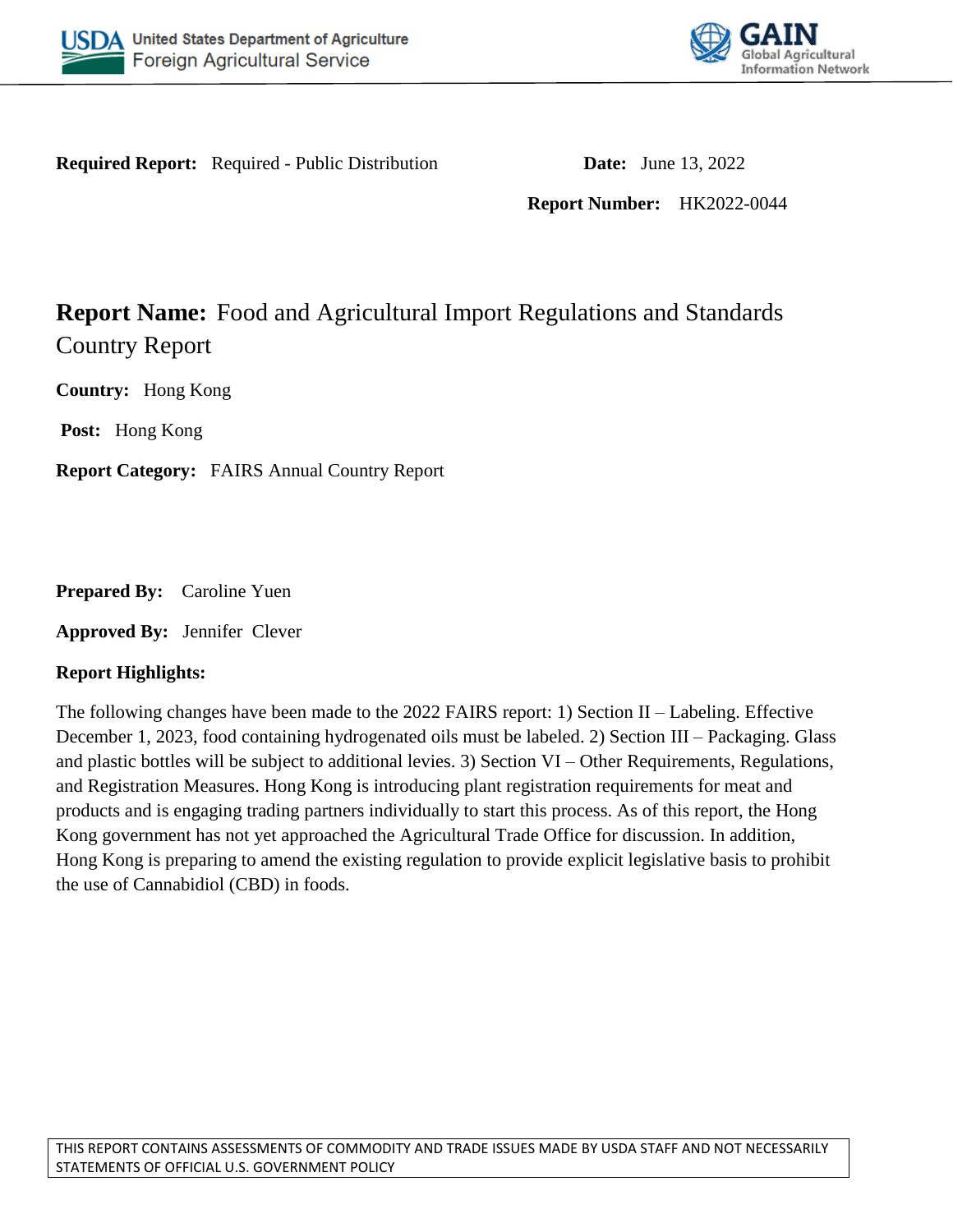#### **DISCLAIMER:**

**This report was prepared by the Agricultural Trade Office of the USDA/Foreign Agricultural Service in Hong Kong for U.S. exporters of domestic food and agricultural products. While every possible care was taken in the preparation of this report, information provided may not be completely accurate either because policies have changed since its preparation, or because clear and consistent information about these policies was not available. It is highly recommended that U.S. exporters verify the full set of import requirements with their foreign customers, who are normally best equipped to research such matters with local authorities, before any goods are shipped. FINAL IMPORT APPROVAL OF ANY PRODUCT IS SUBJECT TO THE IMPORTING REGION'S RULES AND REGULATIONS AS INTERPRETED BY BORDER OFFICIALS AT THE TIME OF PRODUCT ENTRY.**

#### **TABLE OF CONTENTS**

| Section VIII: Trademarks, Brand Names, and Intellectual Property Rights  22 |  |
|-----------------------------------------------------------------------------|--|
|                                                                             |  |
|                                                                             |  |
|                                                                             |  |
|                                                                             |  |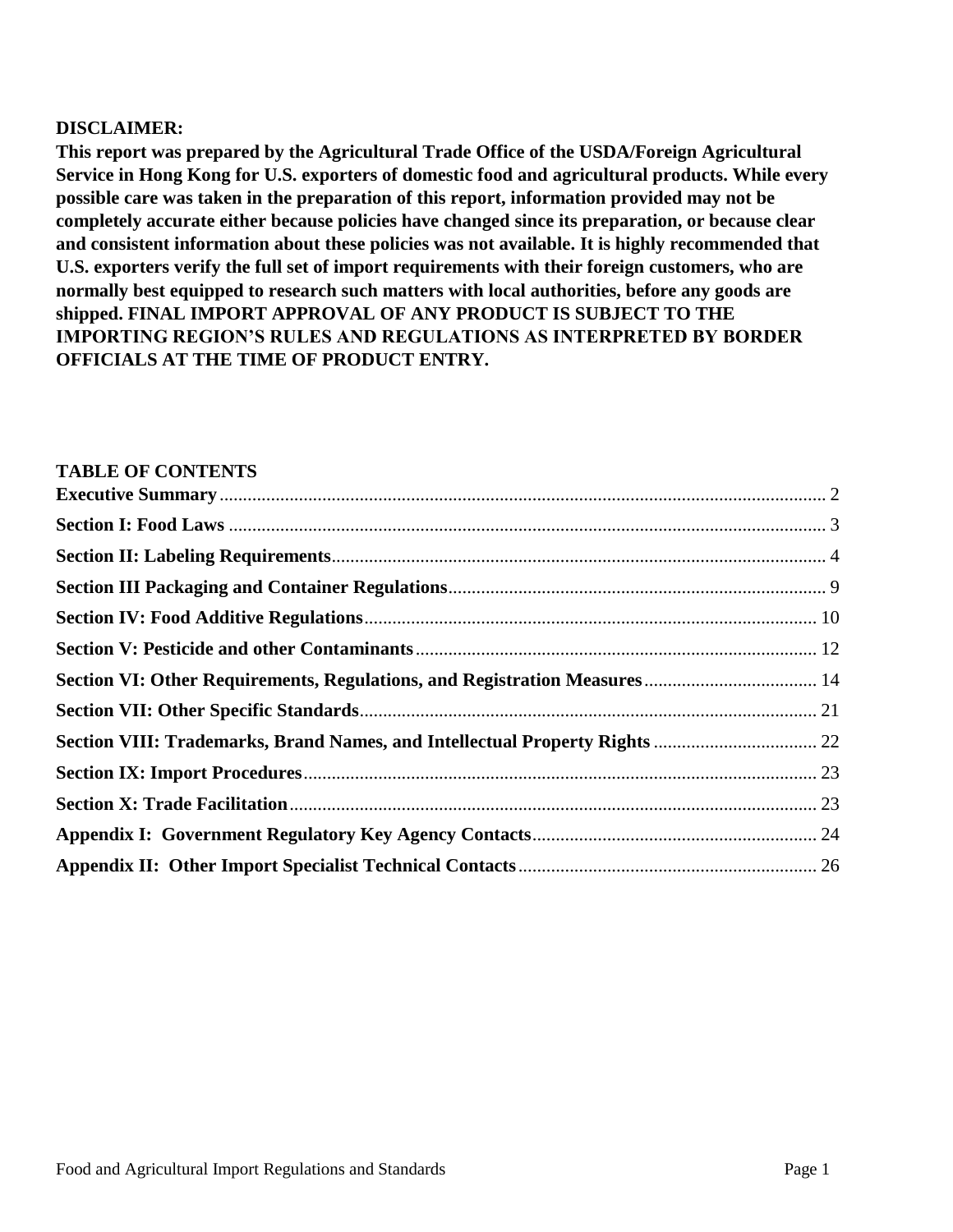# <span id="page-2-0"></span>**Executive Summary**

### **Country Overview**

Hong Kong is a Special Administrative Region of the People's Republic of China with its Basic Law (mini-constitution) reflecting the "one country, two systems" concept. Apart from foreign affairs and defense, Hong Kong maintains distinct social, economic, judicial, and political systems, and food and agricultural import regulations that are separate from those of mainland China (until 2047).

Hong Kong participates in international organizations and trade agreements under the name "Hong Kong, China." While a separate member of the World Trade Organization (WTO) and the Asia-Pacific Economic Cooperation (APEC), Hong Kong participates in Codex and the World Organization for Animal Health (OIE) as a member of China's delegation. Hong Kong draws reference from Codex and the OIE in the context of food safety standards and animal health standards in setting, or in lieu of, domestic regulations.

Hong Kong has no incentive to impose trade barriers. Over 95 percent of its food supplies rely on imports. The only products which are subject to excise duty are liquor, tobacco, hydrocarbon oils, and methyl alcohol, which are also taxed domestically at the same following rates.

Cigarettes per 1,000 sticks: US\$245 (HK\$1906) Cigars per kg: US\$316 (HK\$2455) Beer, wine, and liquor with less than 30 percent alcohol: 0% Liquor with more than 30 percent alcohol: 100%

With regard to new legislative initiatives, the Hong Kong government (HKG) has amended its Harmful Substances in Food Regulations, which is to be implemented in two phases, by June 1, 2023, and December 1, 2023, respectively. Among the changes is the banning of partially hydrogenated oils (PHOs). With this change, the HKG amended the labeling regulation requiring that if hydrogenated oils are contained in prepackaged foods, these have to be indicated in the ingredient list.

In addition, the Hong Kong government has been promoting a plastic-free culture and enhancing recycling measures on all fronts. Hence, the food industry is expected to trend increasingly towards simple and environmental-friendly packaging. Hong Kong is in the process of drafting regulation on introducing a Producer Responsibility Scheme on Glass Beverage Containers (GPRS) and a Producer Responsibility Scheme on Plastics Beverage Containers (PPRS) (See Related [GAIN report\)](https://www.fas.usda.gov/data/hong-kong-polluter-pays-principle-introduces-new-levies-beverage-containers). By legislation, manufacturers and importers who are engaged in a business of distributing glass-bottled or plastic bottled beverages will need to pay a container recycling levy. The regulation on GPRS will be introduced to the Legislative Council for scrutiny in 2022 with full implementation expected in 2023.

The United States is a key food supplier for Hong Kong. Similarly, Hong Kong has been a major market for U.S. agricultural and food products for decades, ranking  $15<sup>th</sup>$  in 2021, with an export value of US\$1.9 billion. High-value, consumer-oriented food and beverage products constitute the bulk of U.S. exports to Hong Kong accounting for US\$1.7 billion, making Hong Kong the  $7<sup>th</sup>$ -largest export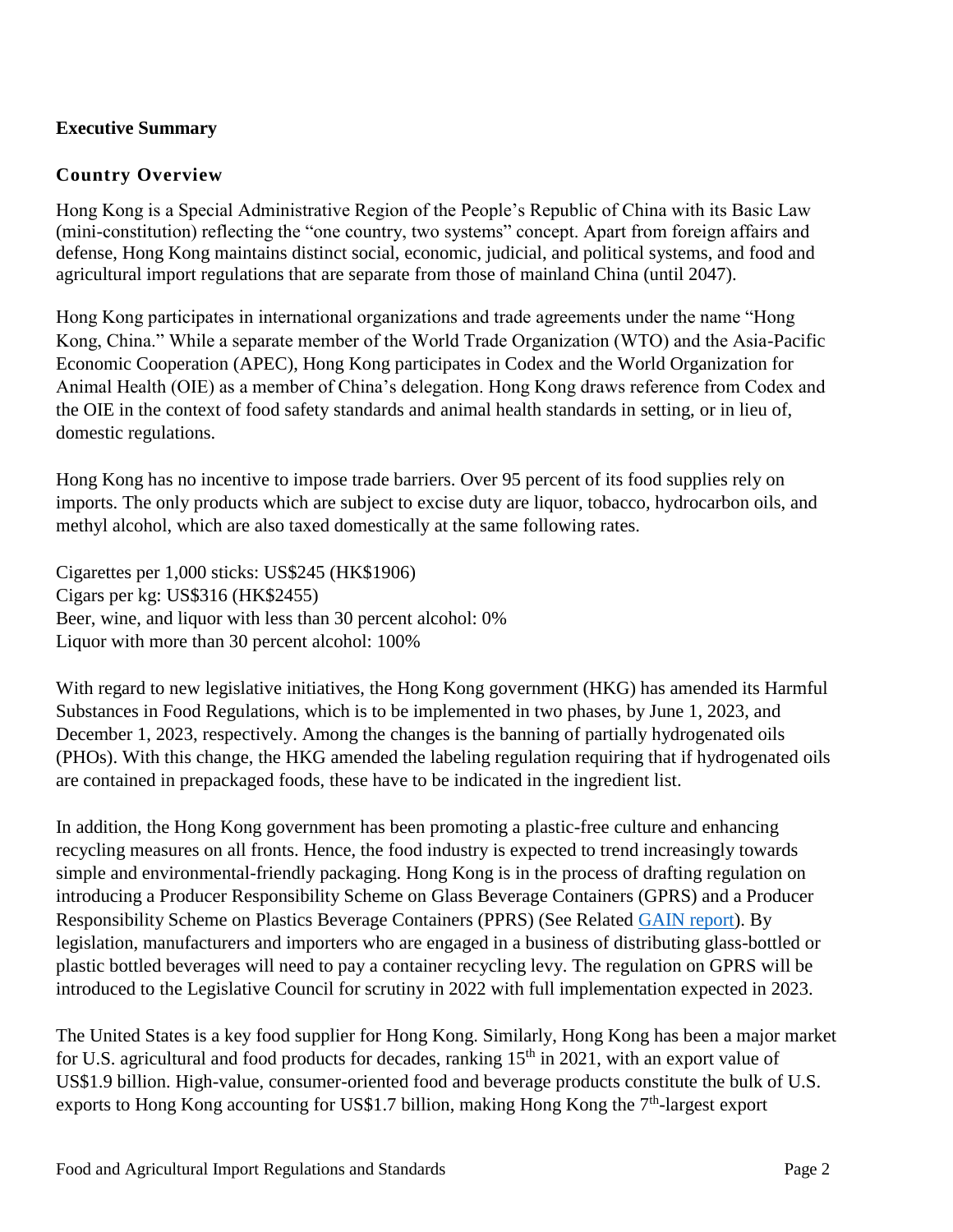destination for this U.S. food category. In general, U.S. products do not experience any trade barriers and have full market access to the Hong Kong market.

### <span id="page-3-0"></span>**Section I: Food Laws**

Hong Kong is an independent customs territory separate from China. It maintains its own import regulations which are transparent and predictable.

# **Public Health and Municipal Services Ordinance, Cap. 132**

In Hong Kong, food intended for sale must be fit for human consumption as defined under the legal framework for food safety control in Part V of the [Public Health and Municipal Services Ordinance,](https://www.elegislation.gov.hk/hk/cap132)  [Cap.132](https://www.elegislation.gov.hk/hk/cap132) and subsidiary legislation. The list of subsidiary legislation includes:

- Coloring Matter in Food Regulations
- Dried Milk Regulations
- Food Adulteration (Artificial Sweeteners) Regulations
- Food Adulteration (Metallic Contamination) Regulations
- Food and Drugs (Composition and Labeling) Regulations
- Food Business Regulation
- Frozen Confections Regulation
- Harmful Substances in Food Regulations
- Imported Game, Meat, Poultry, and Eggs Regulations
- Milk Regulation
- Mineral Oil in Food Regulations
- Preservatives in Food Regulations
- Pesticide Residues in Food Regulations

### **Food Safety Ordinance, Cap 612**

Pursuant to [Food Safety Ordinance \(Cap.612\),](https://www.elegislation.gov.hk/hk/cap612) Hong Kong instituted a registration program for food importers and distributors and a requirement for traders to maintain business records to enhance food traceability. This ordinance also empowers the authorities to tighten import controls on specific food types, prohibit the import and supply of problem foods, and order the recall of foods, when necessary.

### **Competent Authority**

Hong Kong's Center for Food Safety (CFS), which operates under the Hong Kong Food and Environmental Hygiene Department (FEHD), is responsible for implementing territory-wide food safety policies and enforcing food-related legislation. Importers are encouraged to obtain health certificates, issued by food safety and health authorities of countries of origin, to certify imported food is fit for human consumption.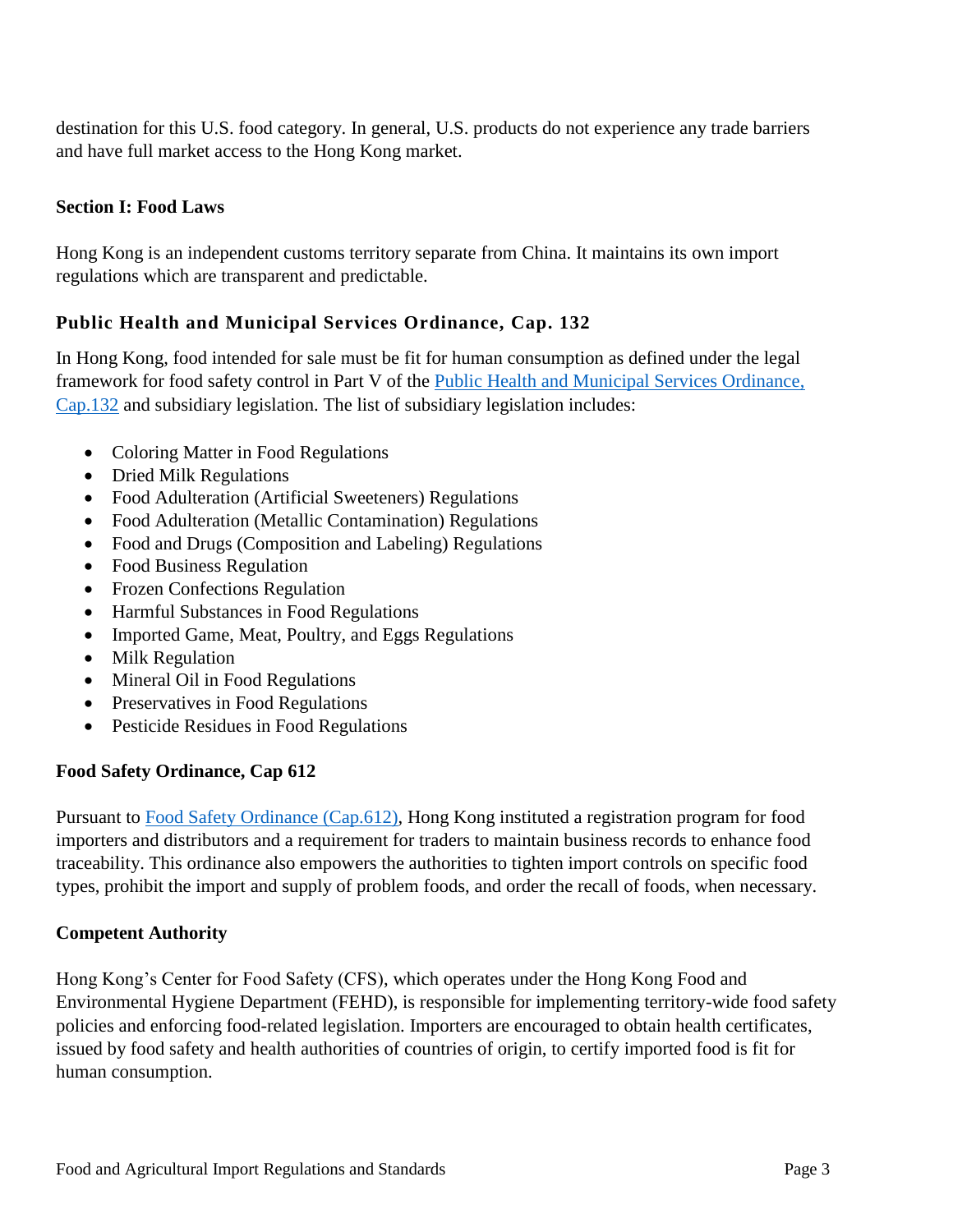The HKG has a vigorous food surveillance program. The CFS draws food samples at the point of entry and at the retail level for bacteriological examination and chemical analyses. In 2021, CFS tested 66,300 samples with an overall satisfactory rate of 99.9 percent.

The Agriculture, Fisheries and Conservation Department is responsible for the prevention of the introduction and spread of animal and plant diseases through enforcement of related animal and plant regulations.

### <span id="page-4-0"></span>**Section II: Labeling Requirements**

#### **General Requirements**

The [Food and Drug \(Composition and Labeling\) Regulations](https://www.elegislation.gov.hk/hk/cap132W?xpid=ID_1438402697252_001) requires food manufacturers and packers to label prepackaged food products in a prescribed, uniform, and legible manner. Prepackaged food means any food packaged in such a way that the contents cannot be altered without opening or changing the packaging containing food ready for presentation to the ultimate consumer or a catering establishment as a single food item.

Although Hong Kong imports a variety of prepackaged food products, the import volume may not be sufficient to justify a distinct Hong Kong-specific label. As the CFS accepts stick-on labels, Hong Kong importers attach a stick-on label to products after their arrival in Hong Kong.

The following Information Is required on the label of all prepackaged food except for 'exempted Items' as provided in the Regulations.

Name of the Food

- Prepackaged food shall be legibly marked or labeled with its name or designation.
- The food name should not be false, misleading, or deceptive but should serve to make the nature and type of food known to the purchasers.

#### List of Ingredients

- Preceded by an appropriate heading consisting of the words "ingredients," "composition", "contents" or words of similar meaning, the ingredients should be listed in descending order of weight or volume determined at the time of their use when the food was packaged.
- If a food consists of or contains any of the following substances, the name of the substance shall be specified in the list of ingredients.
	- o cereals containing gluten, (namely wheat, rye, barley, oats, spelt or their hybridized strains and their products);
	- o crustacean and crustacean products;
	- o eggs and egg products;
	- o fish and fish products;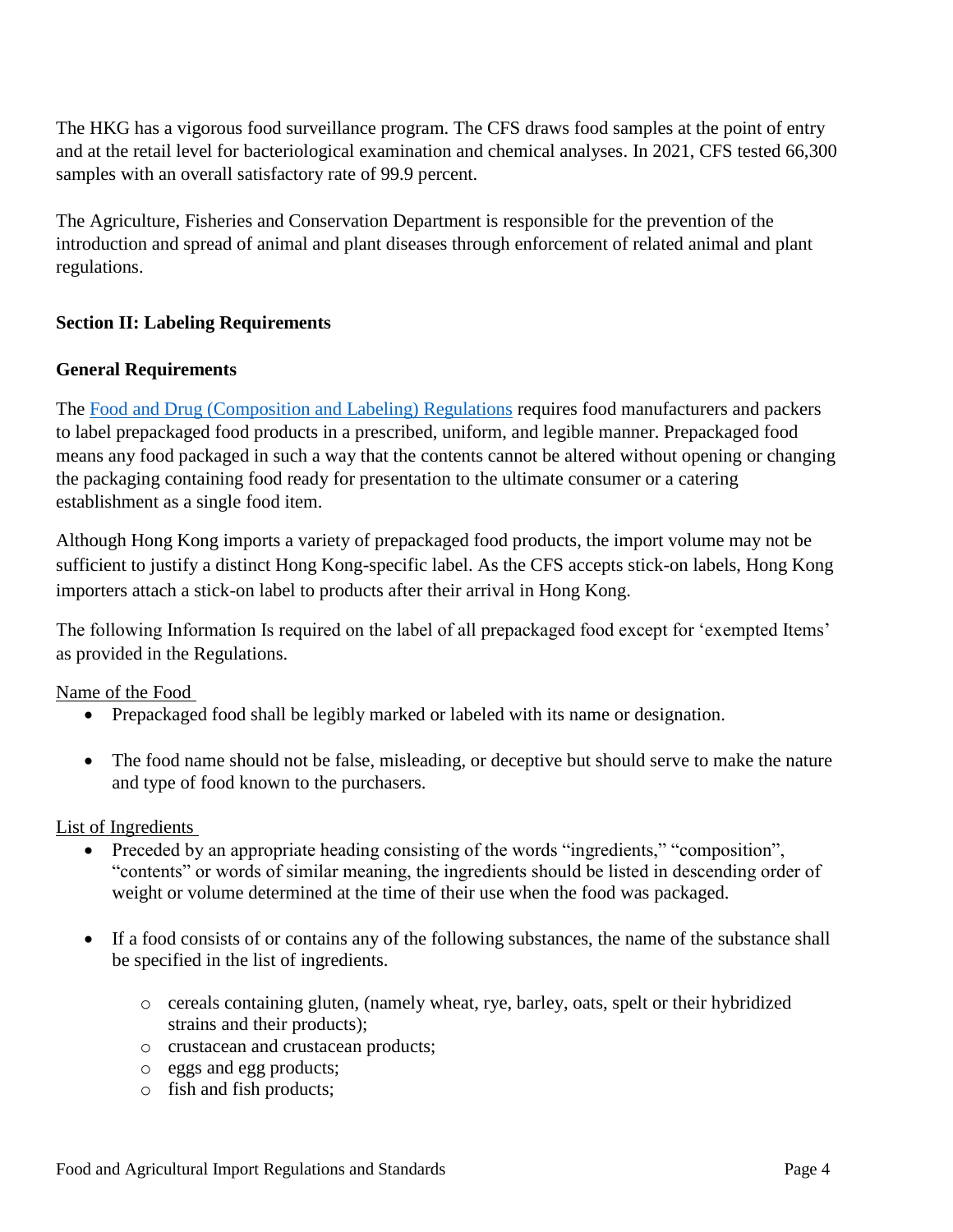- o peanuts, soybeans, and their products;
- o milk and milk products (including lactose);
- o tree nuts and nut products;
- An additive constituting one of the ingredients of a prepackaged food shall be listed by both its functional class and its specific name or its identification number under the International Numbering System (INS) for Food Additives. The trade is also at liberty to use the prefix "E" or "e" with the INS number as adopted by the European Union under the E-numbering system.
- If a food consists of or contains sulphite in a concentration of 10 parts per million or more, the functional class of the sulphite and its name shall be specified in the list of ingredients.
- If hydrogenated oils are contained in prepackaged foods, these must be indicated in the ingredient list. This requirement will take effect on December 1, 2023.

#### Indication of "best before" or "use by" date<sup>1</sup>

Prepackaged food shall be legibly marked or labeled with the appropriate durability indication as follows:

- A "best before" (in Chinese characters as well) date; and
- In the case of a prepackaged food which, from the microbiological point of view, is highly perishable and is likely, after a short period, to constitute an immediate danger to human health, a "use by" (also in Chinese characters) date.

The words "use by" and "best before" in English lettering and Chinese characters should be followed by the date up to which specific properties of the food can be retained, to indicate the shelf life of the food. The "use by" or "best before" date should be shown either in Arabic numerals or in both the English and Chinese languages. The day, month, and year can appear in any order, but the exact sequence must be clearly declared in both Chinese and English. For specific details refer to the [Regulation.](https://www.elegislation.gov.hk/hk/cap132W?xpid=ID_1438402697252_001)

Deep-frozen food and any food with a shelf life of more than 18 months are also required to have a "best before" date.

#### Statement of Special Conditions for Storage or Instruction for Use

If special conditions are required for storage to retain the quality or special instructions are needed for prepackaged food use, a statement should be legibly marked on the label.

 $\overline{a}$ 

 $1$  Under the Food and Drugs (Composition and Labeling) Regulations, it is an offense to sell any food after its "use by" date. Furthermore, any person who, not being the food manufacturer or packer or without their written authorization, removes or obliterates any particulars on the label required under these regulations also commits an offense.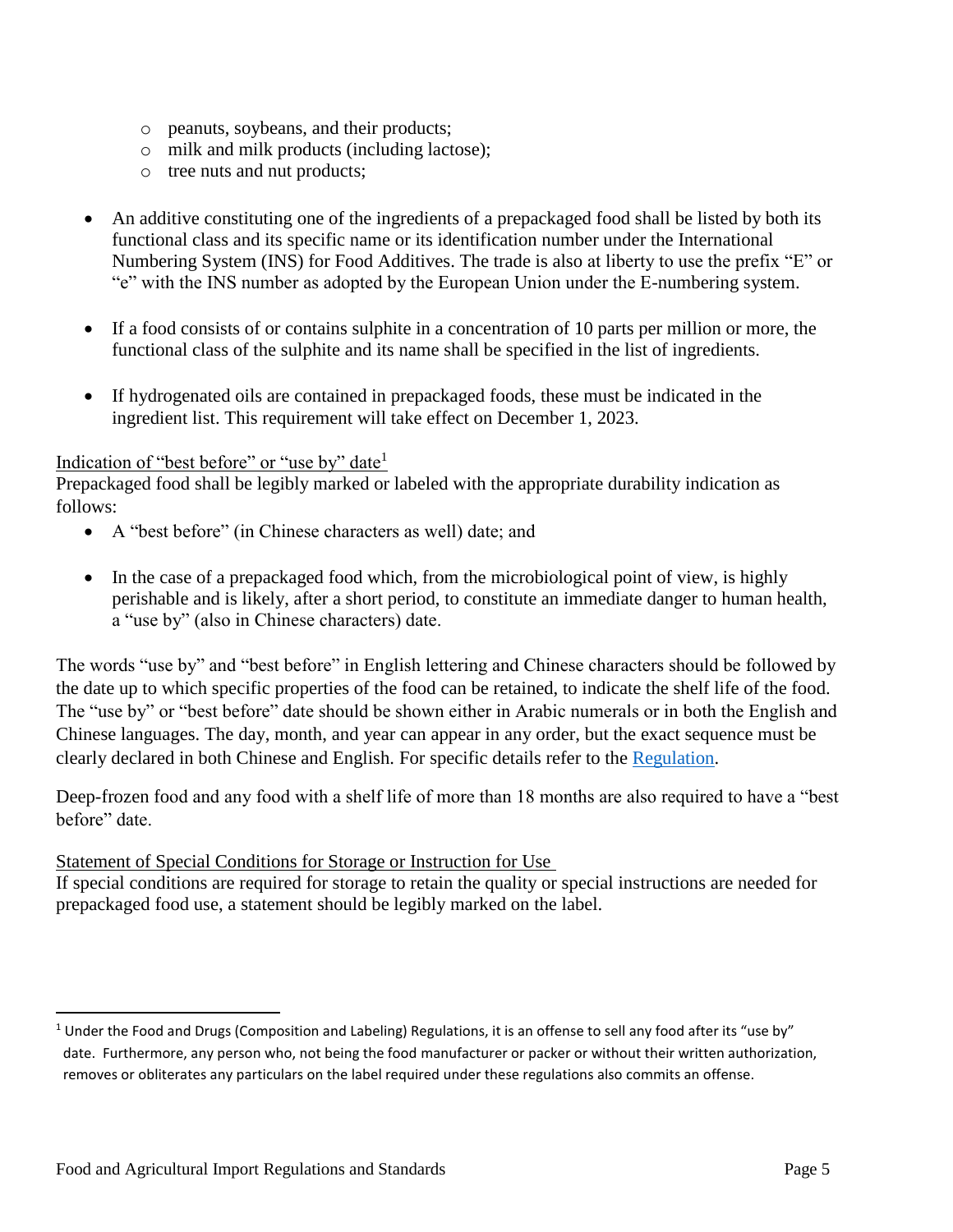#### Name and Address of Manufacturer or Packer

Prepackaged food should be legibly marked or labeled with the full name and address of the manufacturer or packer, except under the following situations:

- The package is marked with an indication of the country of origin and the name and address of the distributor or brand owner in Hong Kong, and the address of the manufacturer or packer of the food in its country of origin has been notified in writing to the Director of FEHD.
- The package is marked or labeled with an indication of its country of origin and with a code marking identifying the manufacturer or packer in that country and particulars of the code marking and of the manufacturer have been notified in writing to the Director of FEHD.

#### Count, Weight, or Volume

The food label should include the numerical count or net weight or net volume of the food. Units of measurements allowed for labeling purposes include Metric, Imperial, and Chinese units.

# **Appropriate Language**

The marking or labeling of prepackaged food can be in either the English or the Chinese language or in both languages. If both languages are used in the labeling or marking of prepackaged food, the name of the food, nutritional labeling, and the list of ingredients shall appear in both languages.

### **Exemptions from Labeling Regulations**

The following food categories are exempt from the labeling regulation: individually wrapped confectionery products and preserved fruits intended for sale as a single item, prepackaged foods for sale at catering establishment for immediate consumption and wines, fruit wines, and other drinks with an alcoholic strength by volume of 10 percent or more.

For alcoholic drinks with an alcoholic strength by volume of more than 1.2 percent but less than 10 percent, the durability period must be labeled on the drinks. Apart from this requirement, these beverages are exempt from all other labeling requirements.

### **Labeling on Genetically Engineered Food Products**

At present, the HKG does not have any regulations regarding the labeling of genetically engineered (GE) food products. The HKG makes no distinction between conventional and GE foods in regulating food safety.

The HKG's position on GE food is to encourage the trade to practice voluntary labeling. The guidelines for voluntary labeling were established in 2006 and are based on the following four principals:

• The labeling of GE food complies with existing food legislation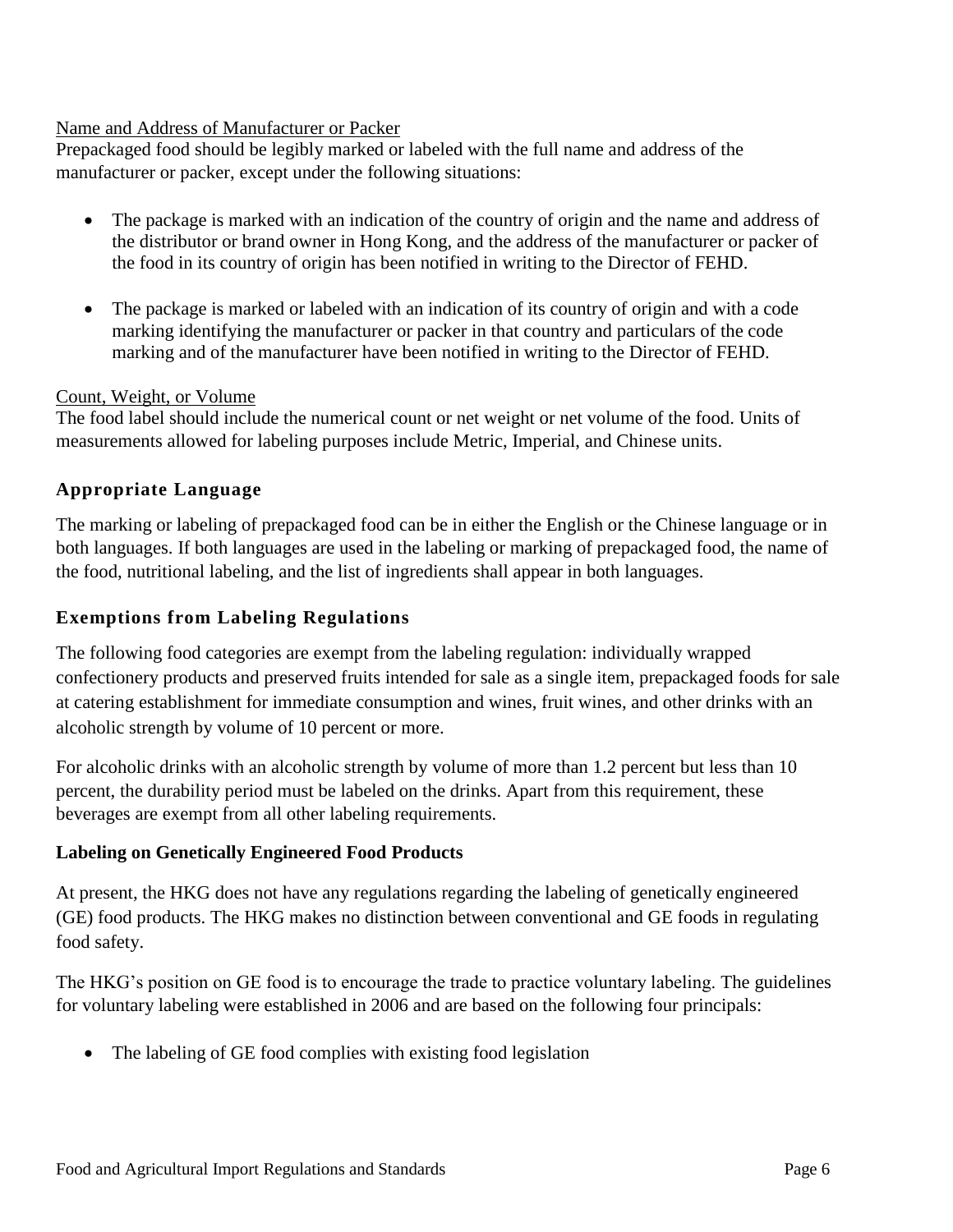- The threshold level applied in the guideline for labeling purpose is five percent, with respect to an individual food ingredient
- Additional declaration on the food label is recommended when significant modifications of the food, e.g. composition, nutrition value, level of anti-nutritional factors, natural toxicant, presence of allergen, intended use, introduction of an animal gene, etc., have taken place
- Negative labeling is not recommended particularly for the use of the following terms:
	- o GE free,
	- o Free from GE ingredients, etc.

For products with negative labeling, the HKG may test the products for GE ingredients and zero tolerance will be adopted for testing purposes. If products are found to have misleading labeling, a retailer may be subject to prosecution under Section 61 – [False Labeling and Advertisement of Food or](https://www.elegislation.gov.hk/hk/cap132?xpid=ID_1438402661216_001)  [Drugs](https://www.elegislation.gov.hk/hk/cap132?xpid=ID_1438402661216_001) of Chapter 132 Public Health and Municipal Services Ordinance.

If the trade chooses to apply negative labeling, the government advises the use of less definite terms such as "sourced from non-GE sources" (which contains less than five percent of GE content) and to have documentation to substantiate such declaration. For more details on the voluntary labeling guidelines and biotechnology in Hong Kong, please refer to GAIN Reports [#HK6026](http://www.fas.usda.gov/gainfiles/200610/146249357.pdf) and the [Annual](https://www.fas.usda.gov/data/hong-kong-agricultural-biotechnology-annual-5)  [Biotechnology Gain Report,](https://www.fas.usda.gov/data/hong-kong-agricultural-biotechnology-annual-5) respectively.

### **Nutritional Labeling**

Hong Kong requires nutritional labeling on all prepackaged food sold in Hong Kong which must include energy plus seven nutrients, namely: protein, carbohydrate, fat, saturated fat, trans fat, sodium, and sugars. Products selling less than 30,000 units a year may apply for a small volume exemption provided that the products do not carry any nutritional claims. Traders applying for exemption must pay US\$44 (HK\$345) per product variety for the first year and US\$43 (HK\$335) for annual renewal. On-line applications cost approximately US\$10 or less.

The nutritional labeling regulation does not apply to formula and food intended for consumption by children under the age of 36 months (see Nutritional Labelling section) and other food for special dietary uses.

Hong Kong's nutritional labeling regulation is unique; all imported foods making nutritional claims from all sources must be re-labeled for the Hong Kong market. U.S. product labels may not satisfy the Hong Kong nutritional labeling requirements due to different rounding practices, and recommendations for daily consumption. However, the Hong Kong government accepts stick-on labels and many importers are willing to apply a new label on behalf of exporters.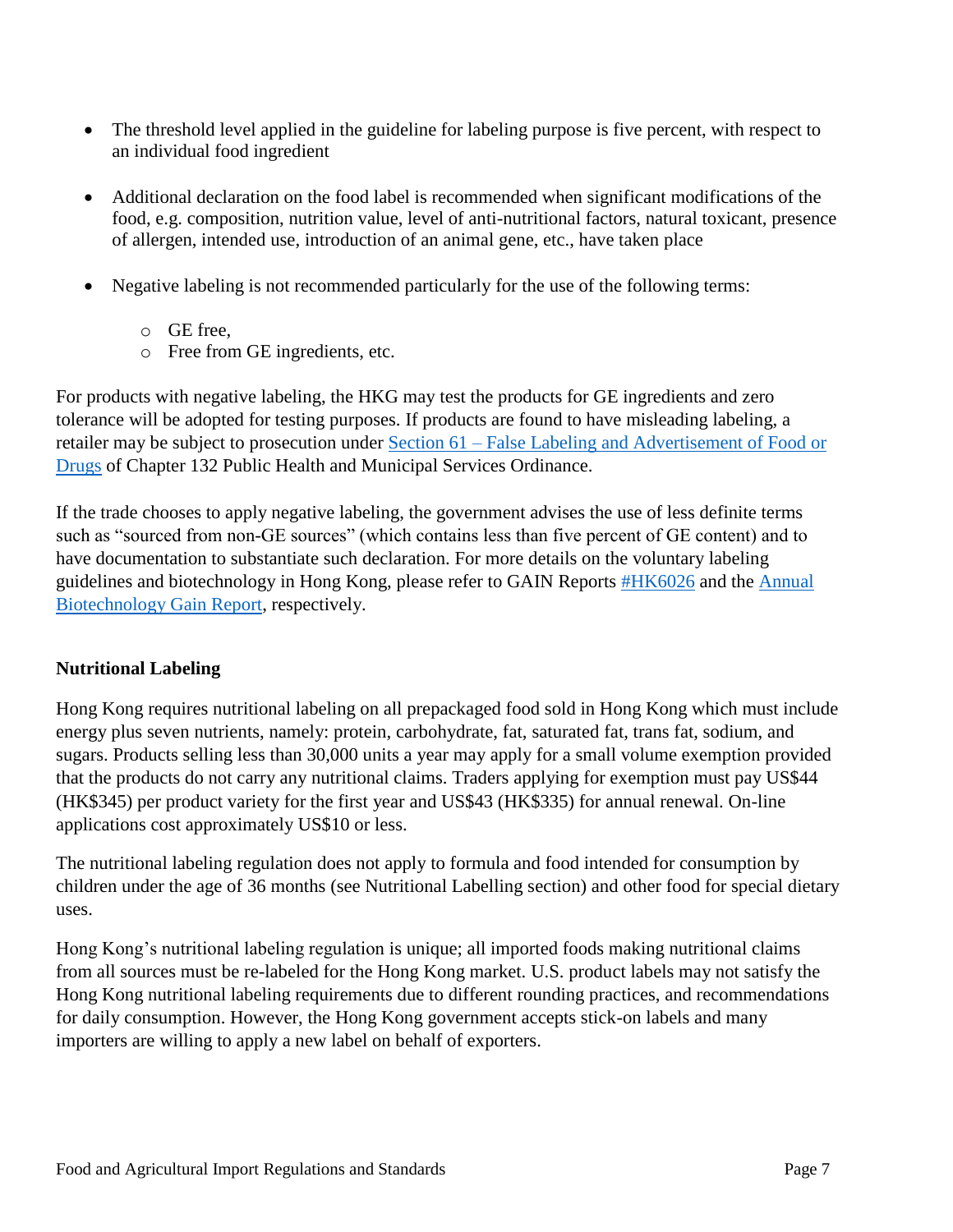Given below are some key areas for which U.S. labels must be examined for compliance with Hong Kong's nutrition labeling requirements:

- U.S. products carrying claims on vitamins and minerals must have claims in absolute value per 100 gram or per serving size for sale in Hong Kong. Hong Kong requires all claimed nutrients to be labeled in absolute value.
- The United States and Hong Kong have set different conditions for making nutritional claims. For example, Hong Kong's standard for "low fat" is 3 gm per 100 gm of food, while the U.S. standard is 3 gm per serving. Therefore, a "low fat" U.S. product may not be allowed to make a low-fat claim in Hong Kong.
- The United States and Hong Kong have set different definitions of zero for various nutrients. For example, Hong Kong's zero definition of transfat is 0.3 gms/100 gms, while the U.S. standard is 0.5 gms/serving. Therefore, a "0 transfat" on the nutrition panel of a U.S. product may violate Hong Kong's nutrition regulation.

Hong Kong's nutritional labeling regulation also covers nutrient function claims, which must fulfill the following criteria:

- Based on scientific substantiation and scientific consensus:
- Contains information on the physiological role of the claimed nutrient; and
- Content of the claimed nutrients must meet the relevant condition of nutrient content claim for "source", if applicable.

For more information on the impact of Hong Kong's nutritional labeling regulation, please see GAIN Reports [#HK7011,](http://www.fas.usda.gov/gainfiles/200706/146291512.pdf) [#HK8017.](http://www.fas.usda.gov/gainfiles/200808/146295421.pdf) Details of the regulation are contained in the Hong Kong government [website on nutrition labeling.](http://www.cfs.gov.hk/english/whatsnew/whatsnew_act/whatsnew_act_19_Nutrition_Labelling_Scheme.html)

# **Nutritional Labeling on Infant Formula, Follow-up Formula, and Prepackaged Foods for Infants and Children under 36 months**

In 2014, Hong Kong introduced an [amendment](http://www.gld.gov.hk/egazette/pdf/20141824/es22014182490.pdf) to the Food and Drugs (Composition and Labelling) Regulations to regulate the nutritional composition of infant formula and restrict labelling of infant formula, follow-up formula, and prepackaged food for infants and children under the age of 36 months.

The amendment requires the labeling of energy value and 29 nutrients  $(1+29)$  for infant formula and the labeling of energy value and 25 nutrients  $(1+25)$  for follow-up formula. These requirements are in-line with Codex standards. Infant formula and follow-up formula refers to formula for infants up to and including 12 months and for young children from six months to 36 months, respectively.

Fluoride is not a required nutrient for infant formula. If it is contained in infant formula at a level exceeding 100 ug per 100 kcal or 24 ug per 100 kJ, equivalent to the Codex standard, a statement relating to the risk of dental fluorosis is mandatory.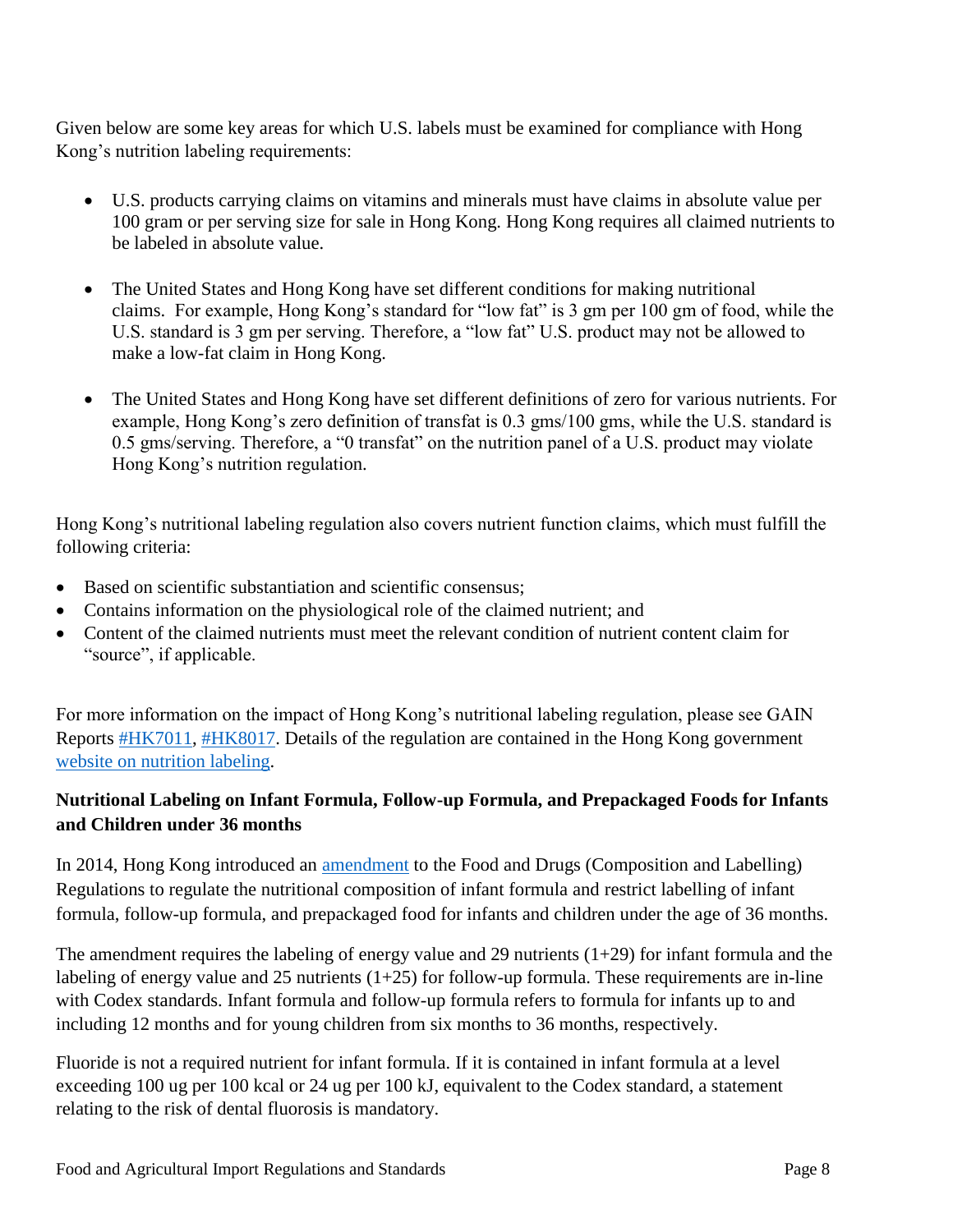For prepackaged food for infants and young children, labeling energy value and four nutrients, namely protein, fat, carbohydrates, and sodium (1+4), as well as vitamin A and vitamin D (if they are added to the food), is mandatory. All prepackaged food (excluding infant formula or follow-up) for infants and young children up to the age 36 months are covered by this regulation.

Unlike Codex, Hong Kong requires prepackaged food for infants and young children to be labelled with sodium content to combat salt-induced high blood pressure among the population from an early age.

Formula for special medical purposes for infants and young children is exempt from the labelling requirements because the standard composition requirements may not meet the specific needs of these children. Moreover, the amendment exempts formula packed in a container which has a total surface area of less than  $250 \text{ cm}^2$  and prepackaged food for infants and young children packed in a container which has a total surface area of less than  $100 \text{ cm}^2$  from the nutritional labelling requirements.

The nutritional composition requirements are provided in Section VI. More details are available at the Hong Kong Center for Food Safety [website.](http://www.cfs.gov.hk/english/food_leg/food_leg_Formula_Products_for_Infants.html)

# **Labeling for Organic Products**

Hong Kong does not have specific regulations for labeling organic products. The Hong Kong Organic Center allows products to carry its organic logos provided that these can fulfill the Center's certification requirements. USDA organic labels are allowed in Hong Kong.

### **Labeling for Plant-Based Meat and Dairy Alternatives**

The Hong Kong government does not have any specific labeling requirements for plant-based meat and dairy alternatives. Currently, plant-based meats such as Impossible Foods and Beyond Meat are available in Hong Kong and post is not aware of any obstacles in their entry to this market.

### **Labeling for Halal Foods**

Not Applicable.

### <span id="page-9-0"></span>**Section III Packaging and Container Regulations**

Hong Kong currently has no special requirements for packaging or containers. However, Hong Kong apartments are generally small with very little storage space. Therefore, packaging tends to be smaller than that in the United States. For example, the normal retail packaging for milk is 1 liter.

#### Packaging Sustainability Measures

The Hong Kong government in the process of mapping out legislative initiatives coupled with public education to enhance waste management. In 2021, Hong Kong passed a waste charging bill, which provides the legislative basis to charge the public for municipal solid waste. Implementation details including charging scheme and timeframe are yet to be finalized. Hence, the Hong Kong food industry is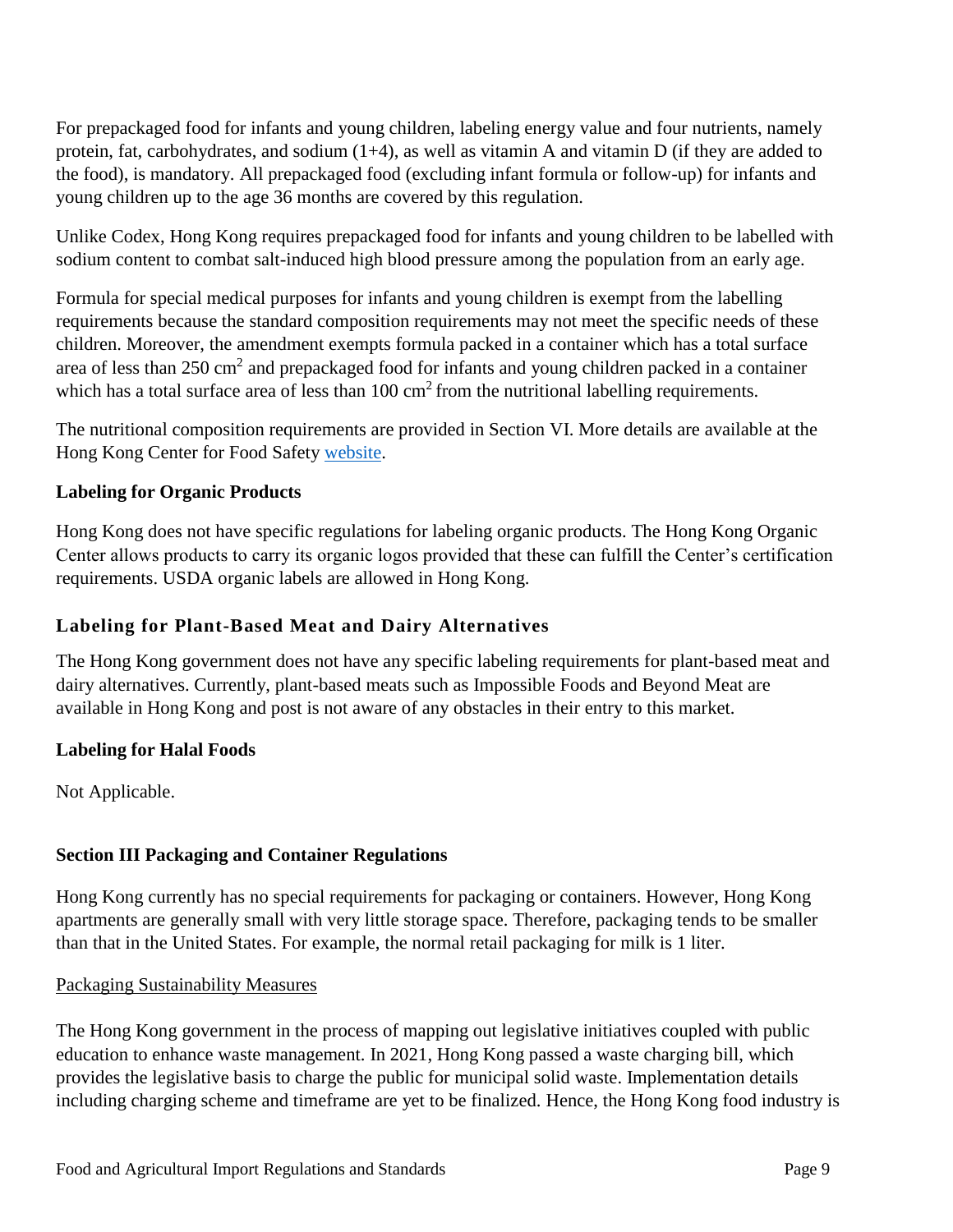expected to adapt to the growing trend towards simple and environmental-friendly packaging. Specifically, the "polluter pays" principle underlines the Hong Kong government's waste management.

There are two regulations which directly relate to the food industry, namely the Producer Responsibility Scheme on Glass Beverage Containers (GPRS) and Producer Responsibility Scheme on Plastic Beverages Containers (PPRS). Manufactures and importers of beverages are expected to pay a levy which is to help fund the recycling schemes. The government is considering a levy of less than 10 cents for plastic beverage containers and \$0.13 for glass beverage containers.

While there is no specific timeframe for the implementation of PPRS, the Hong Kong government is planning to introduce the GPRS to the Legislative Council for vetting in 2022, with a view to be implemented in 2013.

For details, please refer to Gain Report: [Polluter Pays Principle Introduces New Levies on Beverage](https://www.fas.usda.gov/data/hong-kong-polluter-pays-principle-introduces-new-levies-beverage-containers)  **[Containers](https://www.fas.usda.gov/data/hong-kong-polluter-pays-principle-introduces-new-levies-beverage-containers)** 

### <span id="page-10-0"></span>**Section IV: Food Additive Regulations**

According to the Food and Drugs (Composition and Labeling) Regulations (Regulation 2 – Interpretation), food additives includes neither vitamins nor minerals used for enriching food nutrients, nor seasoning substances like salt, herbs, or spices. Food additives are not allowed in the following circumstances:

- to disguise defective raw materials like those which are bad or rotten
- to enhance the color, odor, and flavor or shelf life of food but consequently lead to substantial damage or reduction of nutrients
- to simplify or facilitate food processing where the desired effect can be obtained by proper processing practices and good hygienic standards
- to use additives that are hazardous to health

The following food regulations stipulate chemicals/additives that are allowed/not allowed in food:

- Coloring Matter in Food Regulations [Chapter 132 H](https://www.elegislation.gov.hk/hk/cap132H) o Schedule 1 lists the Permitted Coloring Matter
- Food Adulteration (Artificial Sweeteners) Regulations [Chapter 132 U](https://www.elegislation.gov.hk/hk/cap132U) o The Schedule lists the Permitted Artificial Sweeteners
- Food Adulteration (Metallic Contamination) Regulations – [Chapter 132 V](https://www.elegislation.gov.hk/hk/cap132V) o Part 2 of Schedule lists the Maximum Level of Metal in Food
- Food and Drugs (Composition and Labeling) Regulations [Chapter 132 W](https://www.elegislation.gov.hk/hk/cap132W)
	- o Schedule 1 Part III lists additives in milk, butter, and cream products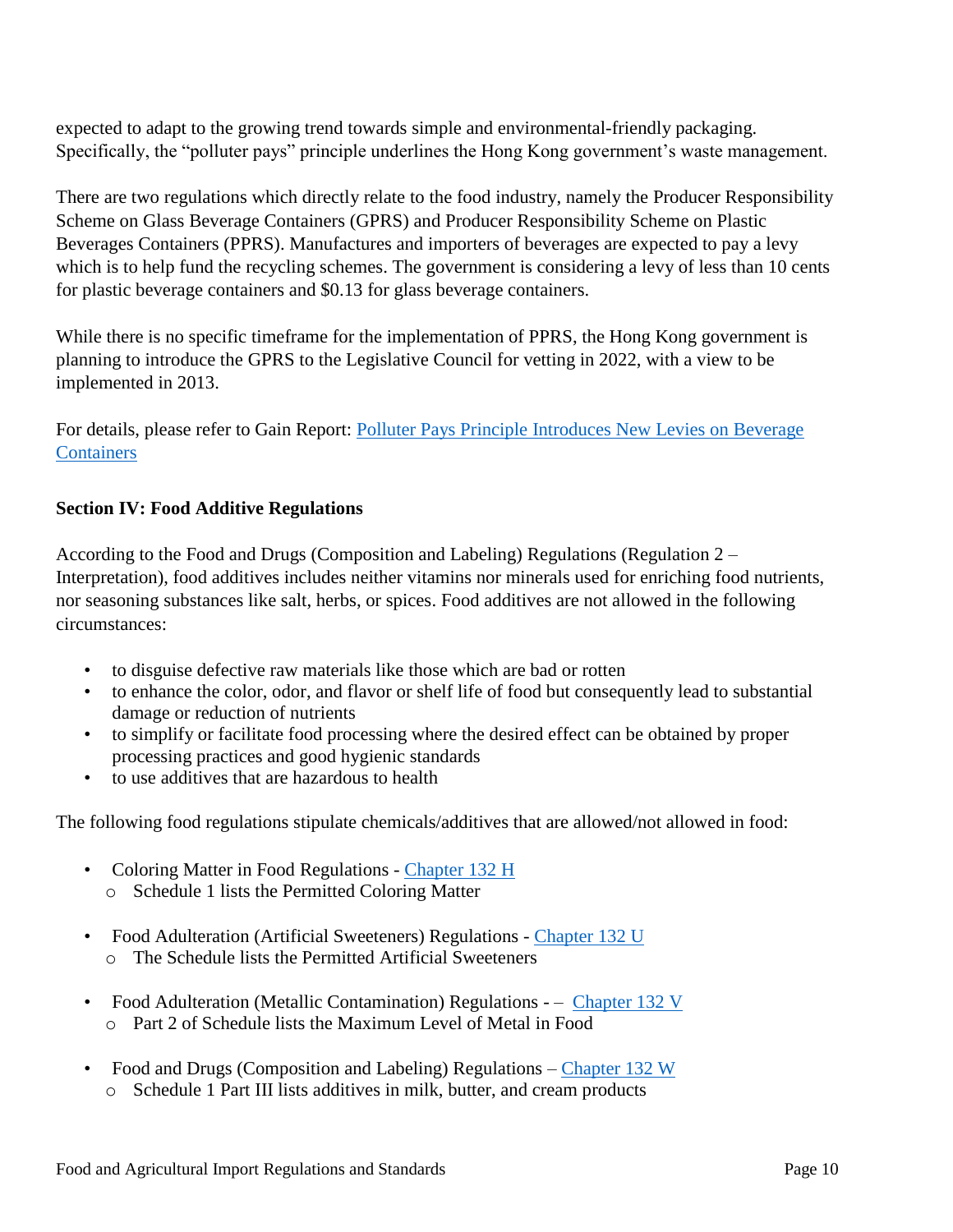- Harmful Substances in Food Regulations [Chapter 132AF](https://www.elegislation.gov.hk/hk/cap132AF)
	- o Schedule 1 lists the Maximum Concentration of Certain Substances Present in Specified **Foods**
	- o Schedule 2 lists the Prohibited Substances
- Mineral Oil in Food Regulations [Chapter 132 AR](https://www.elegislation.gov.hk/hk/cap132AR)
- Milk Regulation [Chapter 132 AQ](https://www.elegislation.gov.hk/hk/cap132AQ)
	- o Section 21 lists Certain Ingredients Not to be Used in the Reconstitution of Milk or Milk Beverages
- Preservatives in Food Regulations [Chapter 132 BD](https://www.elegislation.gov.hk/hk/cap132BD)
	- o Schedule 1 lists Food which May Contain Food Additives and the Description and Proportion of Food Additives in Each Case.

The Preservatives Regulation establishes a positive list for these substances meaning that only the preservatives or antioxidants listed in the regulation are allowed in foods. The preservatives listed in Schedule 1 can only be used in the food categories specified within the maximum permitted levels. Alternative forms in which the permitted food additive may be used (to be calculated as the permitted food additive) are listed in Schedule 1A.

The Hong Kong Center for Food Safety has issued the Preservatives and Antioxidants User [Guidelines](http://www.cfs.gov.hk/english/whatsnew/whatsnew_fstr/files/User_Guideline_e.pdf) for reference.

Food additives which fall within the functional use stipulated in the above-mentioned regulations are governed by the respective regulations.

The CFS refers to the safety evaluation done by international food safety authorities, such as Codex and the Joint Food and Agriculture Organization/World Health Organization Expert Committee on Food Additives (JECFA), when considering whether to allow food additives, which do not fall within the regulated category, to be added to foods.

The CFS advises food manufacturers to exercise due care in choosing food additives, and to add only the right type and right amount of food additive which serves the desired technological function for the food. Food additives should be used under conditions of good manufacturing practices (GMP) which include limiting their use to the lowest possible levels necessary to accomplish the desired effect [\(Chapter 132W Schedule 1 Part IA Good Manufacturing Practices](https://www.elegislation.gov.hk/hk/cap132W?xpid=ID_1438402696847_001)).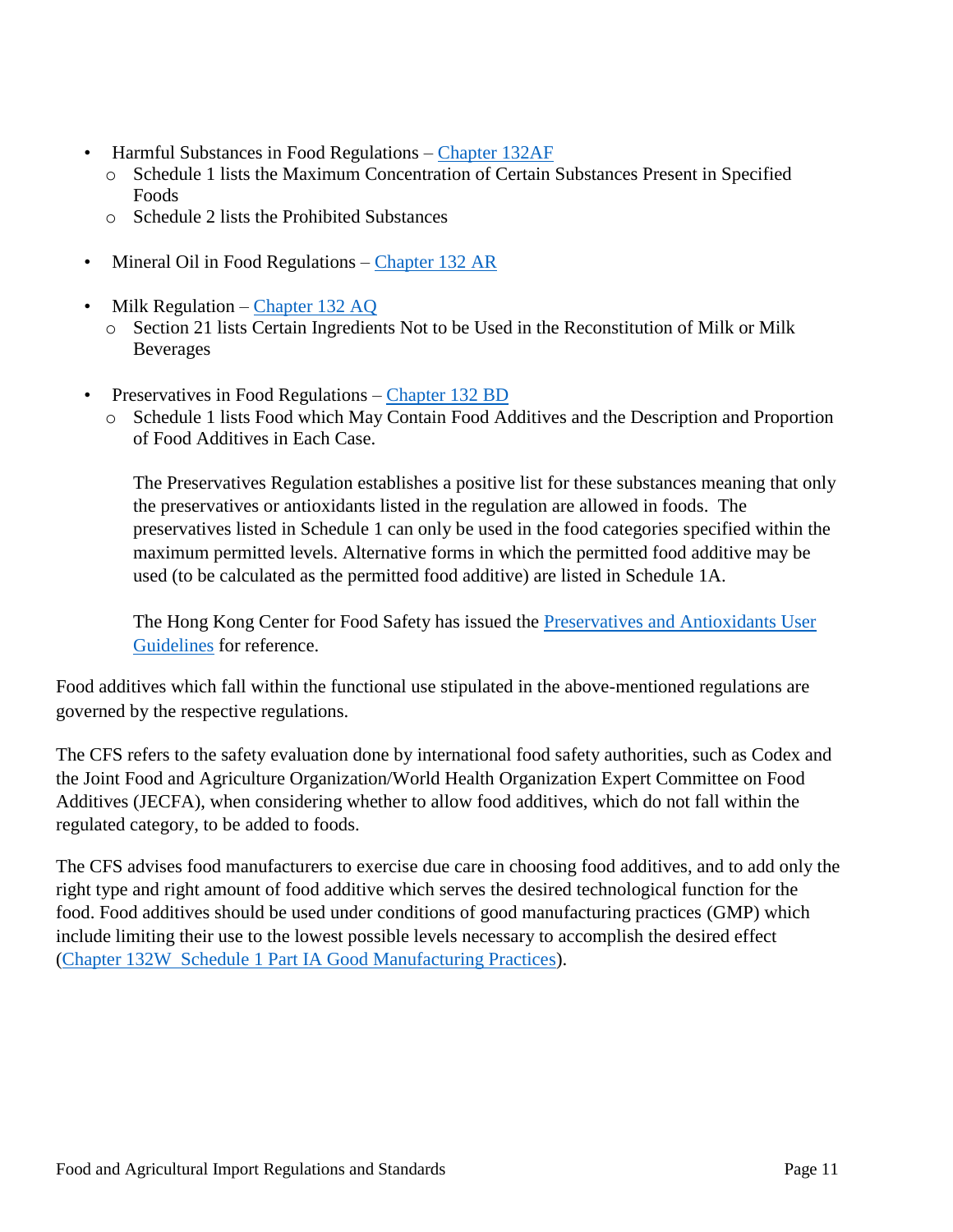# <span id="page-12-0"></span>**Section V: Pesticide and other Contaminants**

# **Pesticide Residues in Food Regulations – [Chapter 132CM](https://www.elegislation.gov.hk/hk/cap132CM)**

Hong Kong's first Pesticide Residues in Food Regulation took effect August 1, 2014.

The Regulation specifies in Schedule 1 a list of maximum residue limits (MRLs) / extraneous maximum residue limits (EMRLs) for certain pesticide-food pairs (i.e. the maximum concentration of specified pesticide residues permitted in specified food commodities). Schedule 2 lists exempted substances.

The key points of the regulatory framework include:

- Adopting Codex's definition of "pesticide" and other related terms
- Adopting Codex's classification of foods
- Adopting a list of MRLs/ EMRLs for certain pesticide –food pairs based on Codex and supplemented by standards of China, the United States, and Thailand
- Adopting a "modified positive list approach," i.e., pesticide residues found outside the list will be prohibited unless the food safety authority is satisfied that the level of residue will not be dangerous to health. The authority will conduct risk assessments to draw a final decision
- Providing a list of exempted substances to allow the trade to use pesticides that are natural and for which the residues are identical to, or indistinguishable from, natural food components
- Providing regular updates on the lists of MRLs/EMRLs and exempted substances<sup>2</sup>, and
- Allowing application for revising/adding MRLs and exempted substances.

The CFS suggests that exporters propose new MRLs/EMRLs or exempted pesticides for inclusion in Schedules 1 and 2 with supporting information if planning to supply food to Hong Kong containing pesticides not on the list. The CFS will consider applications on a case-by-case basis, depending on the latest international developments, consistency with the existing list, supporting documentation, and risk assessment based on the local food consumption patterns. However, the Hong Kong MRLs/EMRLs lists have not been updated since implementation in 2014.

More information on the Regulation, including Users' guidelines and database are available at CFS's [pesticide website.](http://www.cfs.gov.hk/english/whatsnew/whatsnew_fstr/whatsnew_fstr_21_Pesticide.html)

### **Cadmium**

 $\overline{\phantom{a}}$ 

In recent years, the Hong Kong government (HKG) cited detections of U.S. produce samples collected during routine surveillance containing cadmium at levels exceeding Hong Kong's standard. Following the enactment of the amended metallic contamination regulation in 2018 and full implementation by November 1, 2020, Hong Kong changed the maximum residue level of cadmium in leafy vegetables from 0.1 ppm to 0.2 ppm, adhering to the Codex standard. The United States has no specific regulation regarding cadmium residues in lettuce or other vegetables.

<sup>&</sup>lt;sup>2</sup> The CFS has not updated the lists after the regulation became effective in 2014.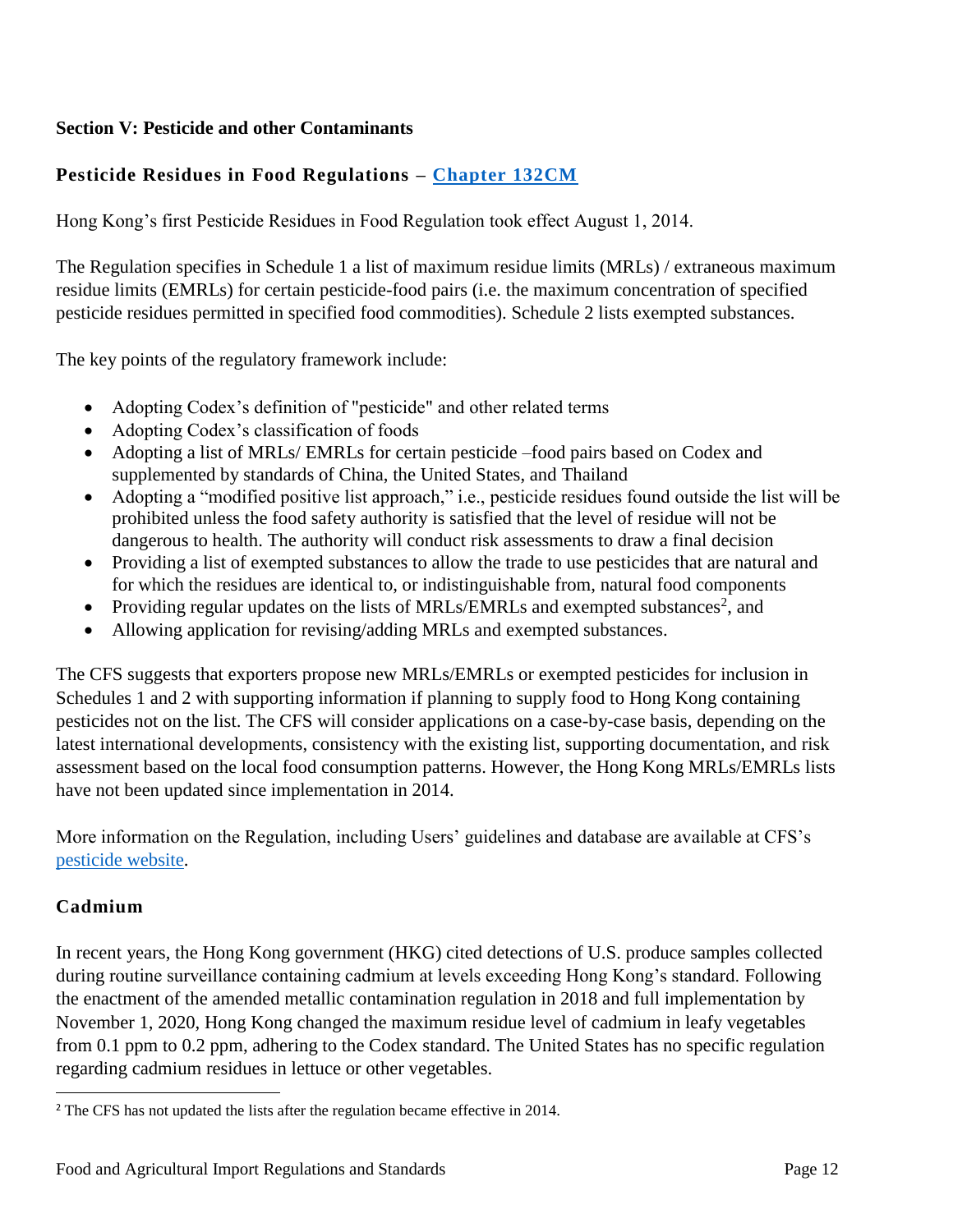# **Contaminants Control Regulations**

Food Adulteration (Metallic Contamination) Regulations – [Chapter 132 V](https://www.elegislation.gov.hk/hk/cap132V) The regulation incorporated the following principles.

- To set Maximum Residue Levels (MRLs) for metallic contaminants with respect to individual food categories.
- To adopt Codex maximum residual levels in general.
- To establish MRLs for certain food groups which are relevant to the local population based on domestic dietary patterns, despite the absence of Codex metallic contaminant MRLs.

Part 2 of the Regulation Schedule lists the Maximum Level of Metal in Food.

Further details are available at this [webpage.](http://www.cfs.gov.hk/english/whatsnew/whatsnew_fstr/whatsnew_fstr_PA_Food_Adulteration_Metallic_Contamination.html)

#### Harmful Substances in Food Regulations – [Chapter 132AF](https://www.elegislation.gov.hk/hk/cap132AF)

The Regulations contains two schedules. Schedule 1 and Schedule 2 lists the Maximum Concentration of Certain Substances Present in Specified Foods and the Prohibited Substances respectively.

The HKG amended the Regulation in 2021. The amendment included the following:

- Setting/revising maximum level (ML) of mycotoxins, namely, aflatoxins, deoxynivalenol, and patulin in foods
- Setting ML of benzo[a]pyrene and erucic acid in edible fats and oils
- Setting ML of monochloropropane 1,2-diol in condiments
- Setting ML of benzo[a]pyrene, glycidol ad melamine in infant formula and
- Banning partially hydrogenated oils (PHOs)

The amendment will be implemented in two phases. All changes except the banned use of PHOs will take effect on June 1, 2023, and full implementation will take place on December 1, 2023. Additional details on the amendment are available in the consultation document and consultation report accessible on the following [link.](https://www.cfs.gov.hk/english/whatsnew/whatsnew_fstr/whatsnew_fstr_Food_Regulations_Harmful_Substances.html)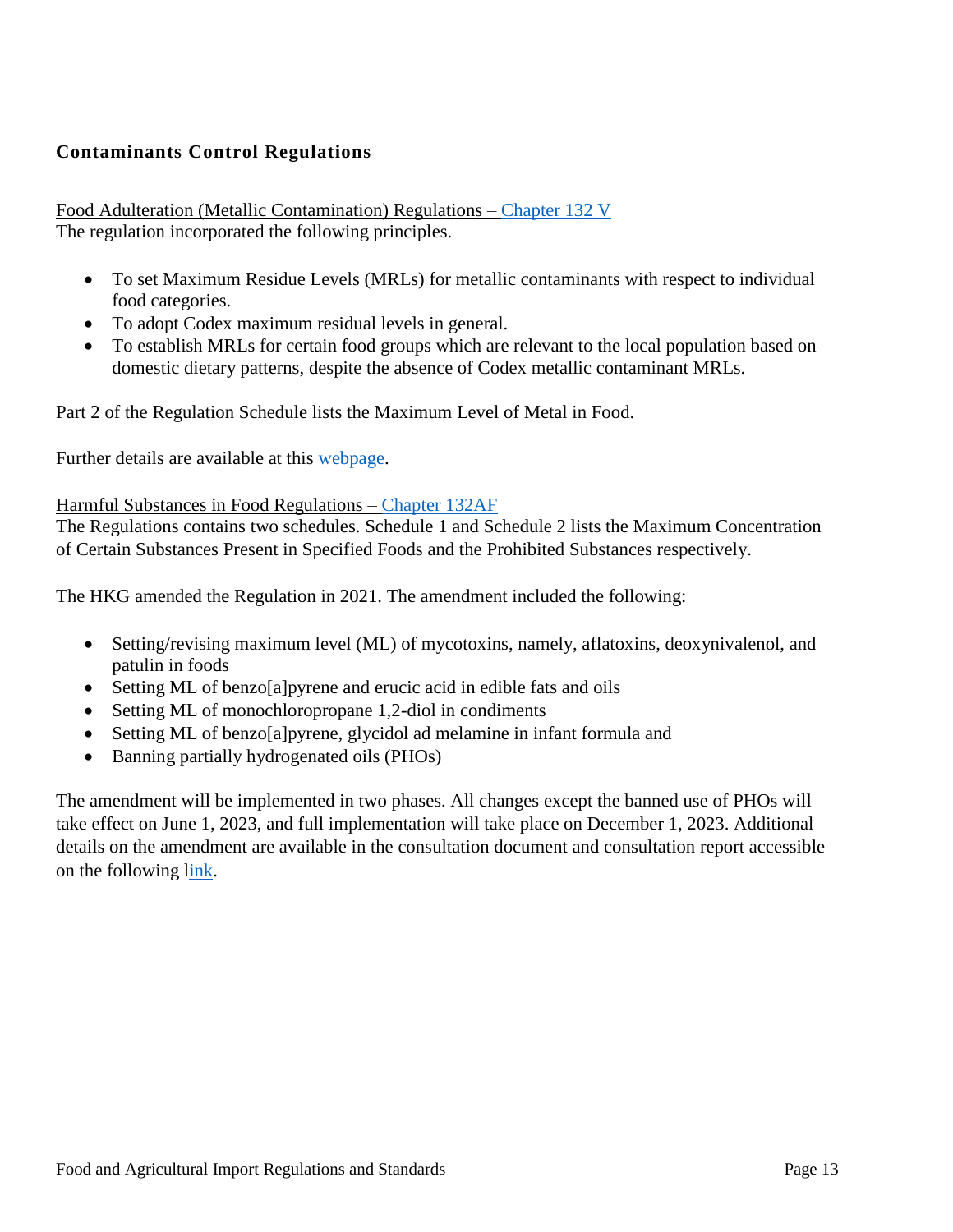#### Action Levels of Certain Chemicals

While there are no regulations setting the maximum residue level of certain chemicals, the CFS, through administrative measures, has adopted an action level for the following chemicals in its food surveillance program.

| Chemicals                           | <b>Action Level</b>                     |
|-------------------------------------|-----------------------------------------|
| <b>DEHP</b>                         | $1.5$ ppm                               |
| <b>DBP</b>                          | $0.3$ ppm                               |
| <b>DINP</b>                         | 9 ppm                                   |
| $B[a]P$ in cooking oil <sup>3</sup> | $10 \mu g/kg$                           |
| Ractopamine <sup>4</sup>            | Referencing Codex standard              |
|                                     | in various animal products <sup>5</sup> |
| <b>Dioxins</b>                      | $1$ pg/g                                |
| Sum of dioxins and DL-              | $6.5$ pg/g                              |
| PCBs in hairy crabs                 |                                         |

#### <span id="page-14-0"></span>**Section VI: Other Requirements, Regulations, and Registration Measures**

In general, Hong Kong does not require facility and product registration of food supplies from other foreign countries. However, it is moving towards plant registration in connection with meat and egg products. The Hong Kong government is discussing with individual countries. As of this report, the HKG has not yet approached the Agricultural Trade Office to initiate this process. However, based on previous discussions with the Hong Kong government, it is Post's understanding that U.S. federally registered plants will be recognized. Therefore, this new policy is not expected to have a significant impact on U.S. exports.

The Hong Kong government conducts regular food surveillance at import, wholesale and retail levels. In 2021, about 66,300 samples were collected for microbiological and chemical tests. The overall satisfactory rate was 99.9 percent.

However, the [Food Safety Ordinance \(Cap.612\)](https://www.elegislation.gov.hk/index/chapternumber?p0=1&TYPE=1&TYPE=2&TYPE=3&LANGUAGE=E&CAP_NO_FR=612) requires Hong Kong food importers and distributors to register with the Hong Kong Food and Environmental Hygiene Department and to comply with recordkeeping requirements for the movement of food products for product traceability purposes.

l <sup>3</sup> The HKG has set the limit of B[a]P in edible oils to 5 ug/kg in the amendment of the Harmful Substances in Food Regulations

<sup>&</sup>lt;sup>4</sup> Paylean was approved for use in swine feeds in 2007 in Hong Kong

<sup>&</sup>lt;sup>5</sup> 10 ppb for meat products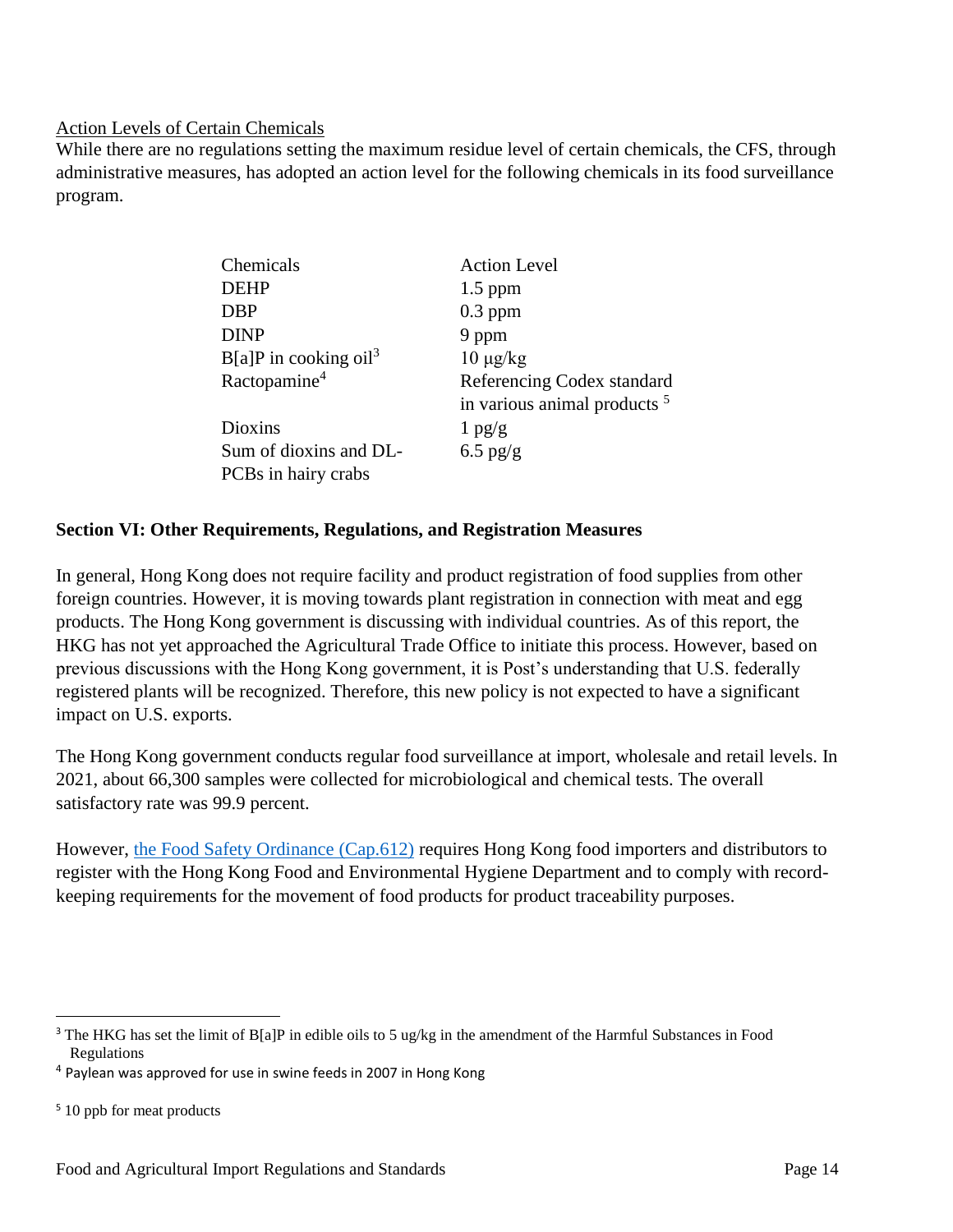# **Testing of Chilled and Frozen Foods and Packaging for COVID-19**

In mid-2020, Hong Kong started to take random tests on imports of chilled and frozen foods and their packaging from all countries and regions at the point of entry for the COVID-19 virus. Normally, test results are available within 24 hours. However, inconclusive results can lead to delays in shipment release. Between mid-2020 and May 2022, Hong Kong has taken about 32,000 samples and announced four positive cases in the packaging of imports of Indonesian pomfret fish, Malaysian cuttlefish, Brazilian beef and offals, and Polish pork skin.

Related GAIN reports:

[COVID-19 Testing of Imported Foods and their Packaging;](file:///C:/Users/User1/Downloads/COVID-19%20Testing%20of%20Imported%20Foods%20and%20their%20Packaging) [Hong Kong Detects COVID-19 Virus on Frozen Seafood Imports from Malaysia;](https://www.fas.usda.gov/data/hong-kong-hong-kong-detects-covid-19-virus-frozen-seafood-imports-malaysia) [Macau: COVID-19 Testing of Imported Foods and their Packaging](https://www.fas.usda.gov/data/macau-covid-19-testing-of-imported-foods) [Hong Kong Detects COVID-19 on Imports of Brazilian Frozen Beef and Polish Frozen Pork Skin](https://www.fas.usda.gov/data/hong-kong-hong-kong-detects-covid-19-imports-brazilian-frozen-beef-and-polish-frozen-pork-skin) [Government Disposes Shipment of Brazilian Ox Offals Citing Detection of COVID-19 on Packaging](https://www.fas.usda.gov/data/hong-kong-government-disposes-shipment-brazilian-ox-offals-citing-detection-covid-19-packaging)

### **Certification/Permit Requirements**

There are specific legal/administrative requirements regarding the importation of the following items due to their perishable or high-risk nature –

- game, meat, and poultry (including eggs)
- exotic meats
- milk and milk beverages
- frozen confections
- marine products
- plants
- live animals
- endangered species

For samples of health certificates, exporters may read the ATO Hong Kong GAIN Report – [FAIRS](https://gain.fas.usda.gov/#/search)  [Certification.](https://gain.fas.usda.gov/#/search)

### Imported Game, Meat, Poultry, and Eggs Regulations

The importation of frozen or chilled beef, mutton and pork, and poultry is subject to import licensing control. Each consignment of these products is to be covered by one import license which is valid for six weeks. The Center for Food Safety of the Food and Environmental Hygiene Department (FEHD) is responsible for issuing import licenses for these foods.

The Imported Game, Meat, Poultry, and Eggs Regulations require meat, poultry, and egg products imported to Hong Kong to have an official certificate issued by a competent authority recognized by the FEHD. The Department recognizes the United States Department of Agriculture as a competent authority.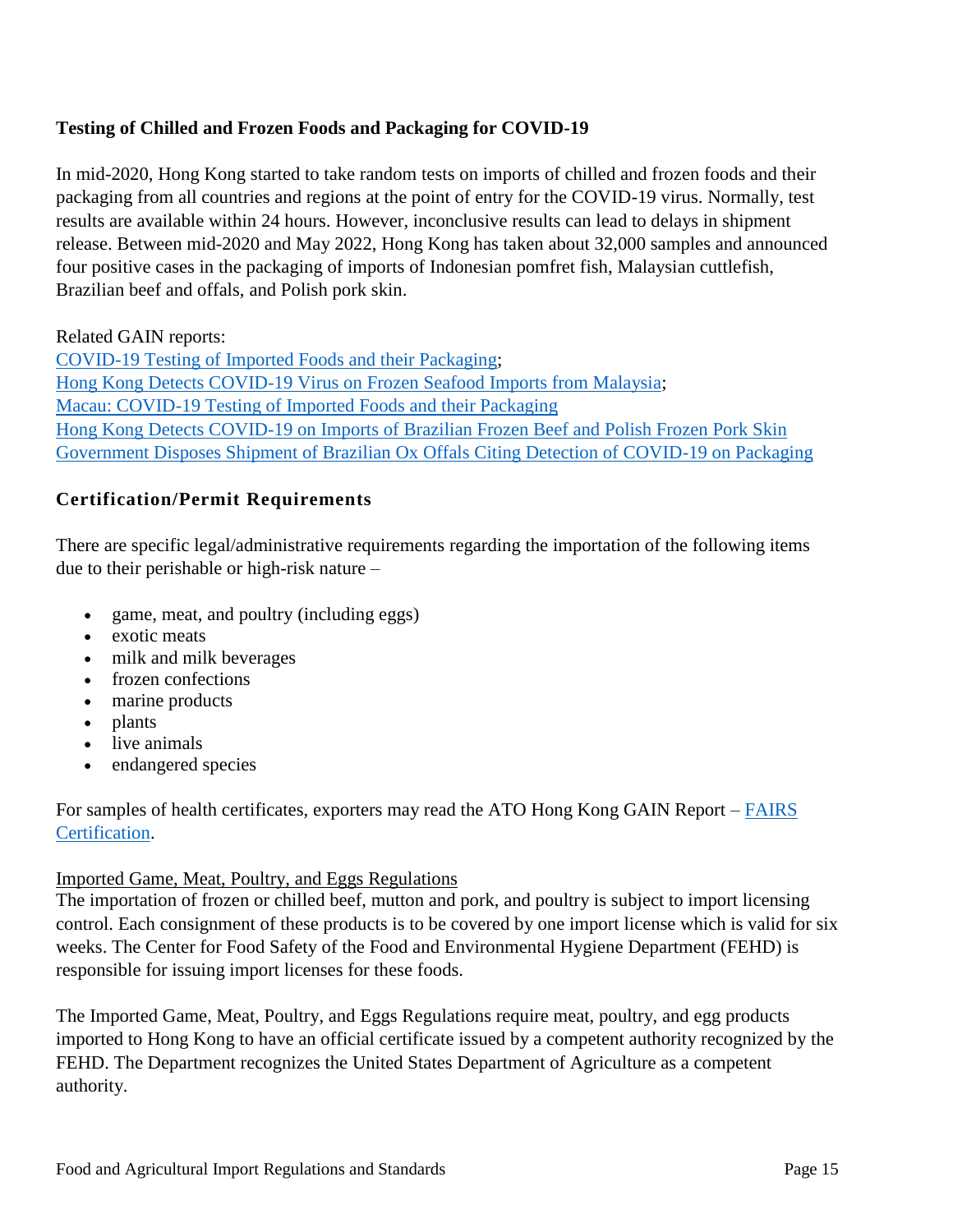In addition, Hong Kong importers are required to apply for a permit in advance of the importation of ground meats and eggs from the United States. Each permit allows multiple shipments within one year for ground meats and six months for eggs.

#### Exotic Meats

U.S. exporters are advised to contact the Food Safety and Inspection Service (FSIS) or Agricultural Trade Office (ATO) in Hong Kong to check if any trade protocol has been established between the United States and Hong Kong government with regards to the export of a particular exotic meat to Hong Kong.

Hong Kong's Center for Food Safety expects U.S. exporters to produce a health certificate issued by the USDA FSIS for all U.S. exotic meat exports to Hong Kong. Additionally, U.S. exporters are advised to contact the U.S. Fish and Wildlife Service to obtain the scientific name of the animal. If the animal is an endangered species, a Convention on International Trade in Endangered Species of Wild Fauna and Flora (C.I.T.E.S.) certificate is required for the importation and exportation of the product. In addition, the Hong Kong importer must apply for an import license from the Hong Kong Agriculture, Fisheries and Conservation Department (AFCD) before the meat products of any endangered species can be imported into Hong Kong.

If the animal is not an endangered species, the U.S. exporter is required to obtain a certificate from the U.S. Fish and Wildlife Service certifying the animals' scientific name and its domesticated origin. This certificate is necessary for the importation of all exotic meats into Hong Kong. U.S. exporters, however, are strongly advised to enquire about the documentation requirements from the Center for Food Safety on a case-by-case basis.

### Milk

The Milk Regulation requires any fluid milk or milk beverage (including cream) to be imported into Hong Kong from a source of manufacture that has been approved by Center for Food Safety. Before importing these food products into Hong Kong, importers need to provide the following information:

- the full name and address of the milk or milk beverage processing plant;
- the law of the country of origin governing the production of milk or milk beverages;
- empty containers of the milk or milk beverage with labels;
- information on the heat treatment method of the milk or milk beverage and facilities, including production equipment and water supply, in the processing plant;
- a certificate from an appropriate authority in the country of origin for the purpose of
	- o certifying the effectiveness and efficiency of the heat treatment method in pasteurizing or sterilizing the milk or milk beverage and that the products have been handled, processed, and packed under hygienic conditions
	- o showing the chemical and bacteriological quality of the products; and
- a statement from the manufacturer confirming the approximate shelf life of the products.

After obtaining the approval, importers may import the milk or milk (beverages) products into Hong Kong. Initially, an import permit is valid for six months, after four renewals, an import permit valid for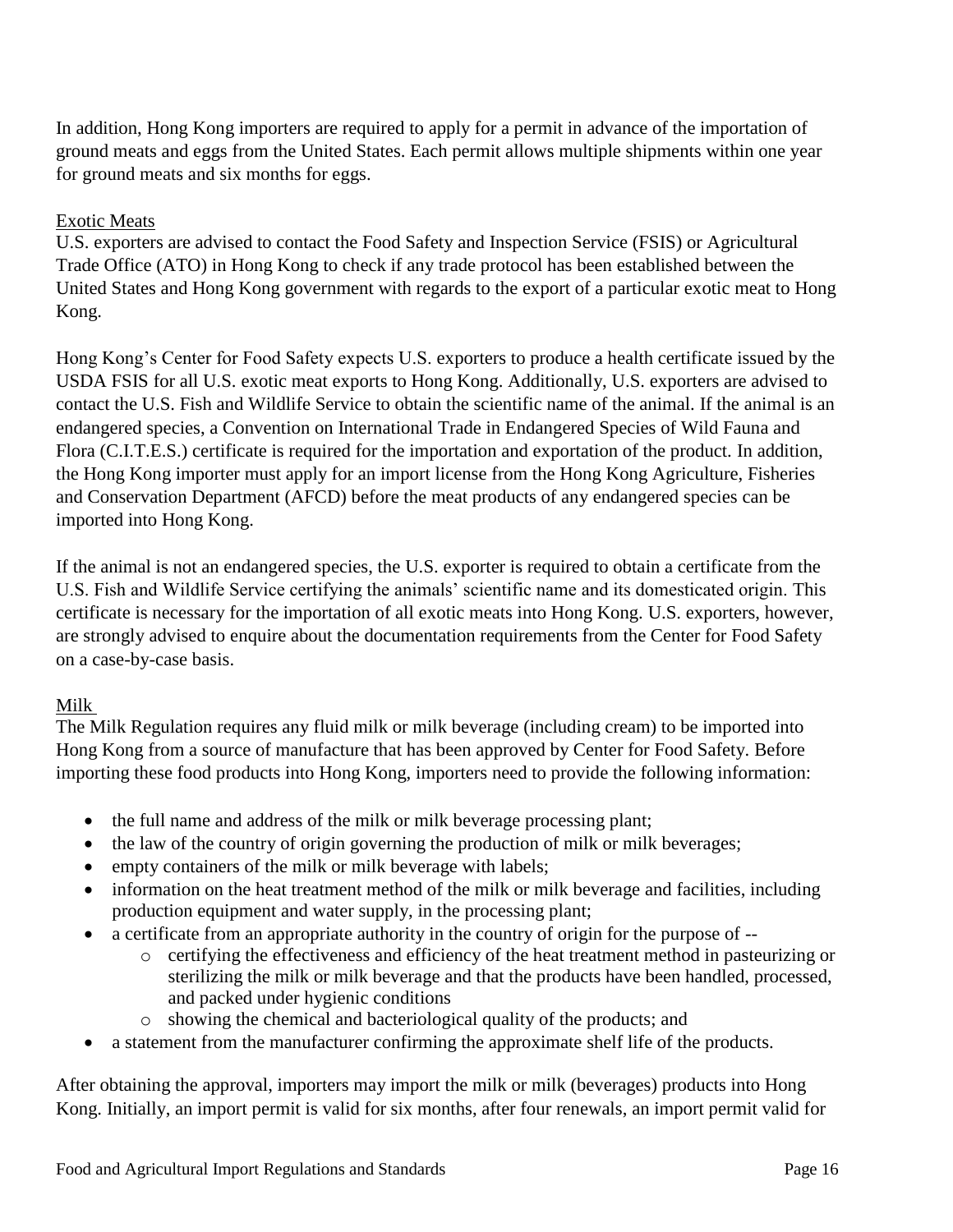one year may be issued. When a milk or milk beverage consignment arrives, before its release, products will be inspected and, if necessary, sampled by the Center for Food Safety. Upon the Center's satisfaction, a "release" letter will be issued to the local importer. Each milk shipment must be accompanied by a health certificate.

Hong Kong's milk regulation allows two types of milk registration: pasteurized and sterilized milk.

#### Frozen Confection

The Frozen Confection Regulation requires any frozen confection to be imported into Hong Kong from a source of manufacture approved the Center for Food Safety. Prior to importing these food products into Hong Kong, importers need to provide the following information:

- the full name and address of the frozen confection processing plant;
- the law of the country of origin governing the production of frozen confections;
- empty containers or wrappers of the frozen confection with labels;
	- information on the heat treatment method of the frozen confection and facilities, including production equipment and water supply, in the processing plant;
	- a certificate from an appropriate authority in the country of origin for the purpose of:
		- o certifying the effectiveness and efficiency of the heat treatment method in sterilizing the frozen - confection and that the products have been handled, processed, and packed under hygienic conditions
		- o showing the chemical and bacteriological quality of the products; and
	- details of ingredients, including coloring matter, stabilizers, sweetening agents, etc., and their amount in the frozen confection.

After obtaining the approval, importers may import the frozen confections into Hong Kong. Initially, an import permit is valid for six months, however, after four renewals, an import permit valid for one year may be issued. When a frozen confection consignment arrives and before its release, the products will be inspected and if necessary, sampled by the Center. Upon the satisfaction of the Department, a "release" letter will be issued to the importer. Each frozen confection shipment must be accompanied by a health certificate.

#### Marine Products

Presently, it is not mandatory for seafood products to be accompanied by a health certificate, but U.S. exporters to Hong Kong usually supply health certificates to facilitate customs clearance, particularly for seafood products which are to be consumed raw. However, the certificates submitted do not have a standard attestation since the HKG has not established official health certification requirements for U.S. seafood products. The HKG accepts seafood certificates issued by individual states or the National Oceanic and Atmospheric Administration (NOAA).

When a consignment of seafood products arrives at entry points in Hong Kong, it may be subject to inspection or sampling. If the importer concerned is not able to present health certificates during inspection, the Center of Food Safety may take consignment samples for examination before release.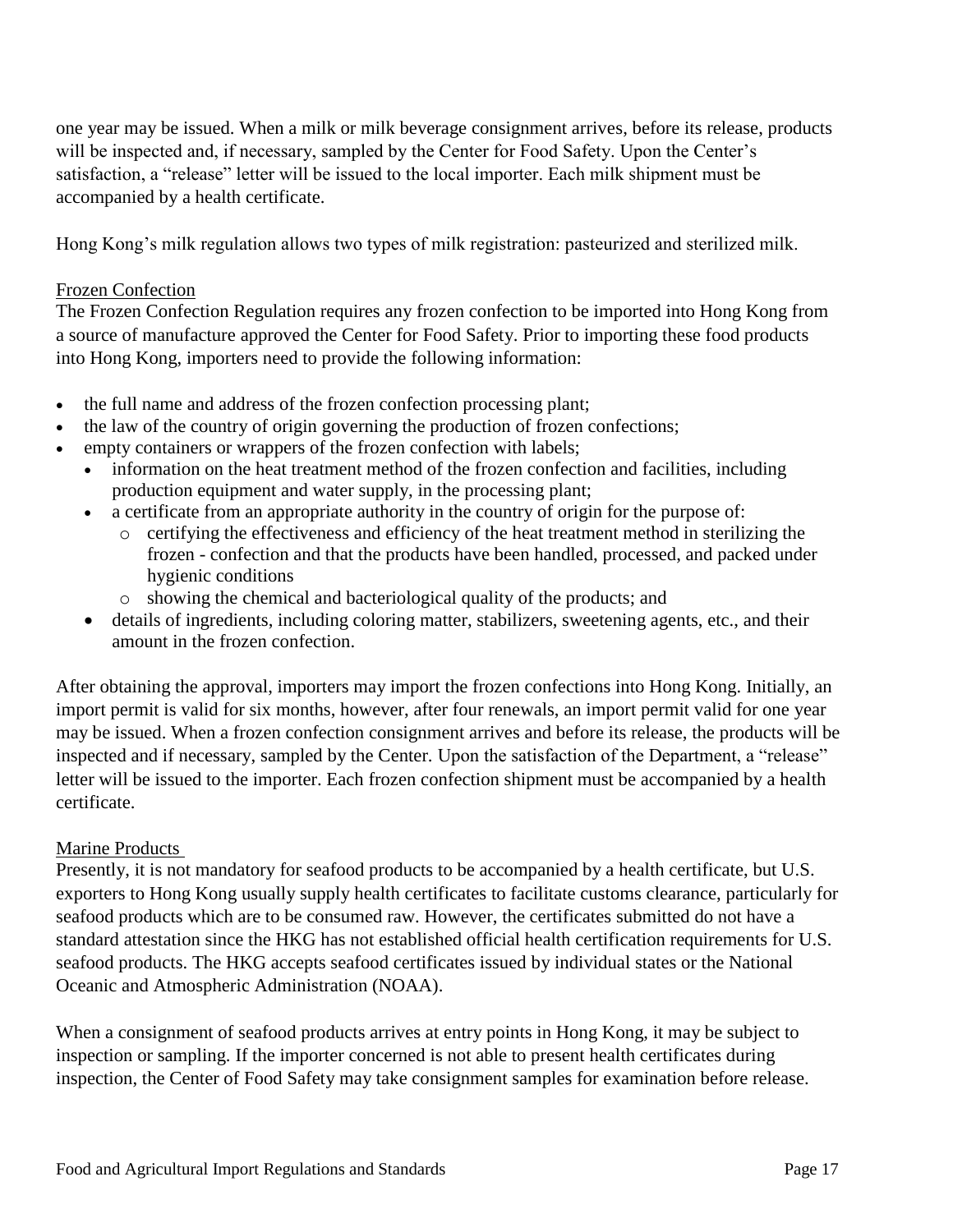Plants

The importation of plants to Hong Kong is subject to the Plant (Importation and Pest Control) Ordinance, Cap. 207. Any plant imported into Hong Kong must be accompanied by a Plant Import License issued by the Agriculture, Fisheries and Conservation Department and a valid Phytosanitary Certificate issued by the competent authority in the country of its origin.

No Plant Import License or Phytosanitary Certificate will be required for import of the following items:

- Cut flowers
- Fruits and vegetables for consumption
- Grains, pulses, seeds, and spices for human or animal consumption or for industrial use
- Timber and timber products including rattan and bamboo
- Dried tobacco and manufactured articles incorporating dried leaves
- Plants produced in and imported from China
	- To avoid any unnecessary delay in customs clearance for plants, U.S. exporters are advised to ask their Hong Kong importers to obtain a Plant Import License from the Hong Kong Agriculture, Fisheries and Conservation Department prior to shipment of the plants. If the application is found to be in order, a Plant Import License will normally be issued after two working days from receipt of the application.

# Live Animals

The relevant legislation covering the importation of live animals is as follows:

- Public Health (Animals and Birds) Ordinance and Subsidiary Regulations, Cap. 139
- Prevention of Cruelty to Animals Ordinance, Cap.169
- Rabies Ordinance, Cap. 421
- Protection of Endangered Animals and Plants Ordinance, Cap.586
- Public Health and Municipal Services Ordinance and Subsidiary Legislation, Cap.132

Importation of live animals and birds is regulated under the Public Health (Animals and Birds) Regulations, Cap. 139 and the Rabies Ordinance, Cap. 421. Importers must apply for a permit from the Agriculture, Fisheries and Conservation Department before importation. The importer must be a locallybased person or a company incorporated in Hong Kong that is answerable to the laws of Hong Kong and shall take every precautionary measure to ensure compliance with all permit terms. The permit is valid for three months and good for one consignment. In addition to import permits, a valid veterinary health certificate issued by the Animal and Plant Health Inspection Service must accompany animals and birds imported to Hong Kong.

The Agriculture, Fisheries and Conservation Department is the regulatory department. Its website provides [import requirements](http://www.afcd.gov.hk/english/quarantine/qua_ie/qua_ie.html) for animals and birds, including dogs, cats, breeding pigs, horses, birds, poultry, reptiles, etc.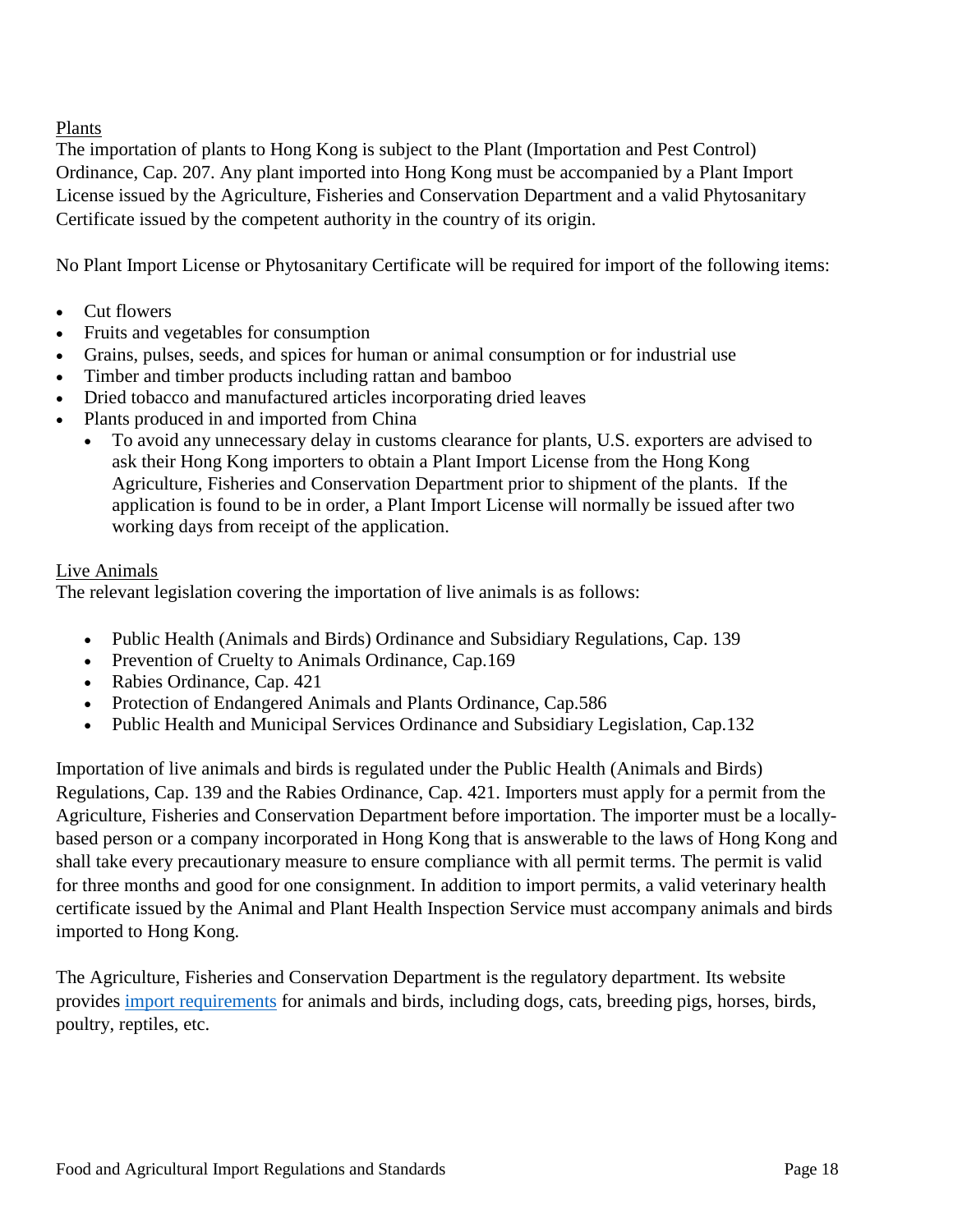### Endangered Species

The Protection of Endangered Species of Animals and Plants Ordinance, [Cap. 586,](https://www.elegislation.gov.hk/hk/cap586) is the local legislation which gives effect to the Convention on International Trade in Endangered Species of Wild Fauna and Flora (CITES) in Hong Kong. The control regime follows closely the requirements under CITES.

CITES imposes different export and import controls according to the Appendices in which a species is listed. In general, species listed in Appendix I require an export license and an import permit, while an export license is adequate for species listed in Appendix II. No import permit is required for species listed in Appendix II. The licensing system covered by the ordinance is based on consignment or keeping premises rather than on individual species.

The salient points of the Protection of Endangered Species Animals and Plants Ordinance are as follows:

### *Appendix I Species*

 The importation of Appendix I species requires a license issued in advance by AFCD. Each license is valid for one shipment at one time. Commercial trade in Appendix I species of wild origin is not allowed and AFCD will not issue a license. Appendix I animals bred in captivity for commercial purposes from CITES-registered farms and Appendix I plants artificially propagated for commercial purposes are treated as Appendix II specimens and, therefore, subject to the same control as Appendix II specimens.

#### *Appendix II Species*

- The ordinance does not require an import license for the importation of species listed on CITES Appendix II (Except for live species of wild origin). Export licenses issued by the exporting country are still required.
- Different from CITES requirements, the importation to Hong Kong of live species of wild origin from CITES Appendix II is required to have an import license in addition to an export license issued by the exporting country.
- The commercial importation of both wild and cultivated ginseng requires an export license issued by the exporting countries. Hong Kong traders do not need to apply for any import licenses. Individuals bringing in ginseng for personal use, regardless of wild or cultivated, do not need to produce an export license issued by the exporting country or import licenses issued by AFCD.

#### *Appendix III Listed Species*

 For Appendix III listed species, the importation to Hong Kong requires an export license issued by exporting countries. The importation of an Appendix III species is required to have a valid CITES export permit or a certificate of origin issued by the exporting country. Traders do not need to apply for any import licenses from the Hong Kong government.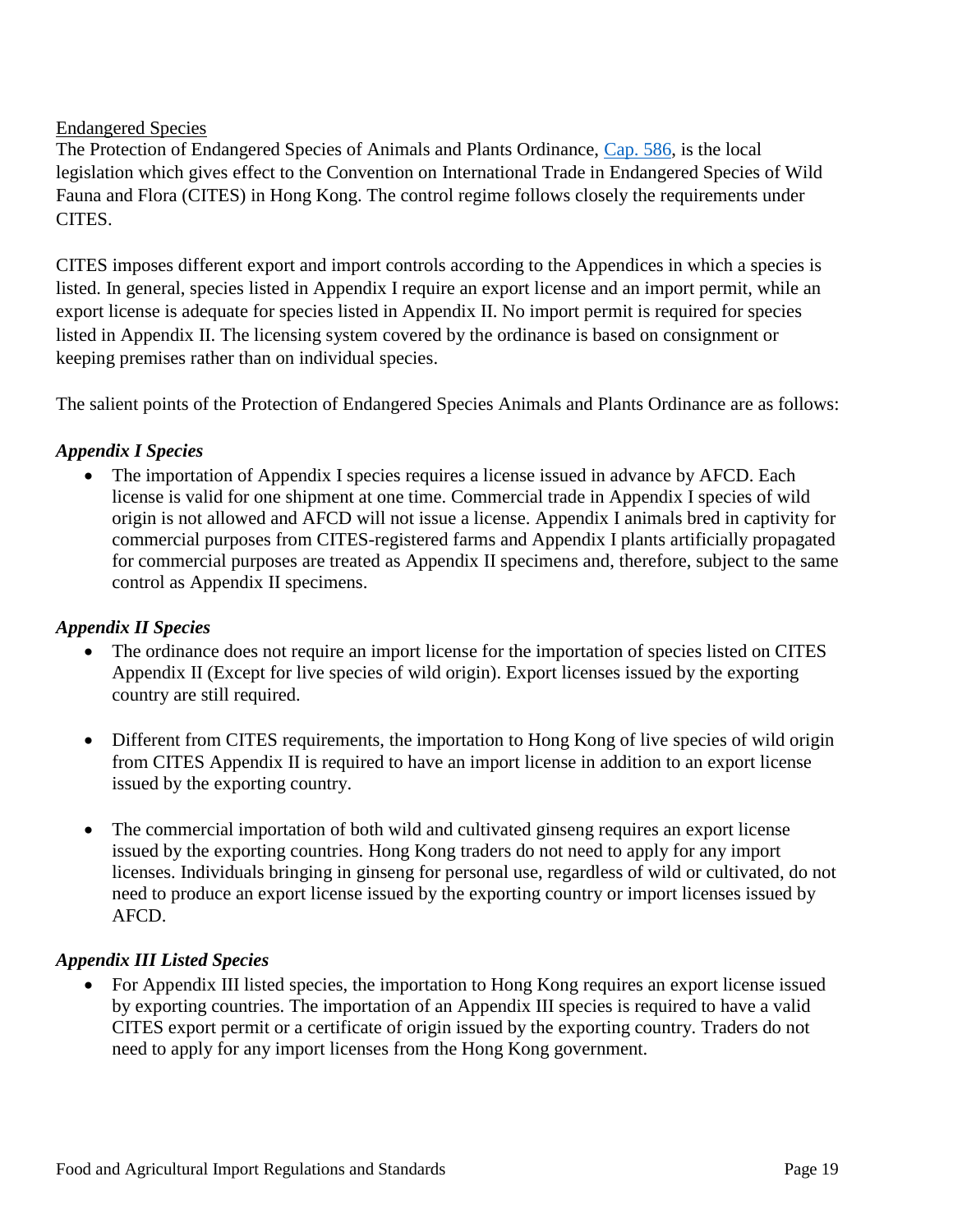# **Products Containing Living Modified Organisms**

Importers are required to seek prior approval from the Agriculture, Fisheries and Conservation Department (AFCD) before the importation of products containing "genetically modified organisms" (GMOs), which are intended to be released to the environment, pursuant to the Genetically Modified Organisms (Control of Release) Ordinance and the Genetically Modified Organisms (Documentation for Import and Export) Regulation. "GMOs" in the Ordinance are referred to as "LMOs" or "living modified organisms".

Moreover, there are documentation requirements for shipments containing GMOs. Shipments containing GMOs for food or feed or for processing must be accompanied by documentation containing the following information:

- If the identity of the GMO is known, the shipment contains such a GMO; if the identity of the GMO is not known, the shipment may contain such a GMO;
- The GMO is not intended for release into the environment;
- The common name, scientific name and, where available, commercial name of the GMO;
- The Internet address of the Biosafety Clearing House registration;
- The transformation event code of the GMO or, where available, its unique identifier code; and,
- The details of the importer or exporter (such as name, address, and contact information) for further information.

There is no specific requirement regarding the form of documentation accompanying GMO shipments. The use of a commercial invoice or other documents required by existing documentation systems is sufficient.

Products containing GMO ingredients for release into the environment or for contained use are required to provide different attestations on documents.

Detailed requirements pertaining to the Regulation are provided at [AFCD's website.](http://www.afcd.gov.hk/english/conservation/con_gmo/con_gmo.html)

# **Alcoholic Drinks**

Under the amended Dutiable Commodities Ordinance, Cap. 109, Hong Kong traders are not required to apply for any licenses or permits for the import or export, manufacture, storage, or movement of alcoholic drinks with an alcoholic strength of less than 30 percent by volume. For duty purposes, no valuation of alcoholic beverages is required. However, there is licensing/permit control on liquors with an alcoholic strength of more than 30 percent by volume measured at a temperature of 20 degree Celsius.

To facilitate the customs clearance for wine and alcoholic beverages, traders are encouraged to provide a clear description in the freight/shipping documents of the type of liquor and the alcoholic strength of the respective consignment.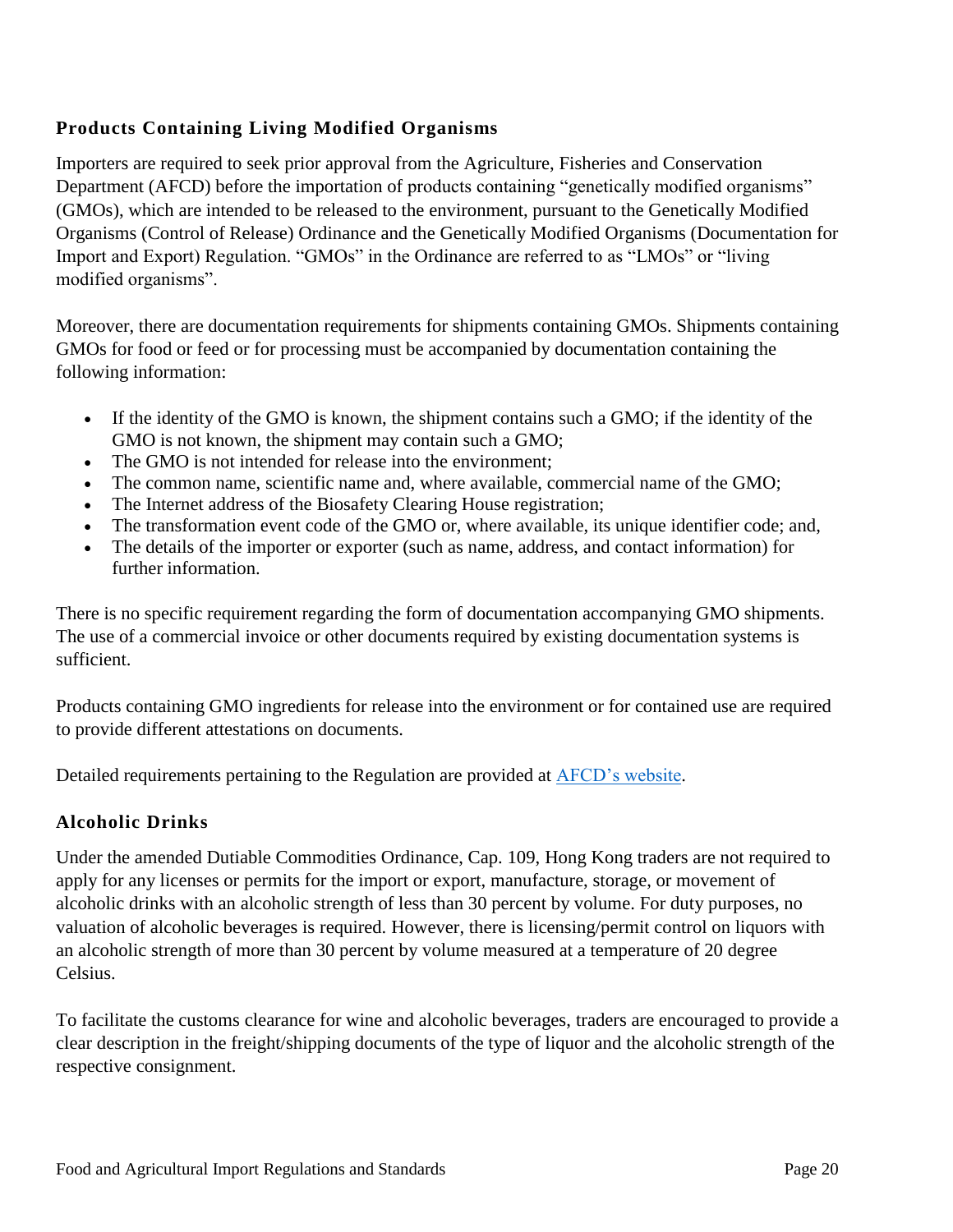Brandy and whisky imported for sale in Hong Kong are required to provide a Certificate of Origin, certifying the type, nature, quality, and age of the liquor. If the brandy or whisky is to be re-exported and is not intended to be consumed in Hong Kong, the Hong Kong government does not require a Certificate of Origin for its importation.

[GAIN Report HK1810](https://gain.fas.usda.gov/Recent%20GAIN%20Publications/Import%20Regulations%20on%20Alcoholic%20Drinks%20to%20Hong%20Kong%20and%20Macau_Hong%20Kong_Hong%20Kong_4-10-2018.pdf) provides general information on Hong Kong's import regulations for alcoholic drinks.

# **Dietary Supplements, Health and Organic Foods**

In Hong Kong, dietary supplements, foods with health claims on the label, and organic foods are subject to the same food ordinance as conventional foods. Retailers are expected to provide truthful labeling as regulated by [Chapter 132 Section 61–](https://www.elegislation.gov.hk/hk/cap132?xpid=ID_1438402661216_001) False Labeling and Advertisement of Food or Drugs.

Dietary supplements and health foods should not include medicinal ingredients or risk being regarded as pharmaceutical products. Pharmaceutical products are subject to registration under the Health Department and are regulated by the Pharmacy and Poisons Ordinance. On the other hand, Chinese medicine, some of which may be regarded as health food, is subject to the Chinese Medicine Ordinance. The Undesirable Medical Advertisements Ordinance [\(Chapter 231\)](https://www.elegislation.gov.hk/index/chapternumber?p0=1&TYPE=1&TYPE=2&TYPE=3&LANGUAGE=E&CAP_NO_FR=231) prohibits advertisements claiming that a product has curative or preventive effects on any of the diseases listed in the schedule to the Ordinance.

The Hong Kong Organic Center provides organic certification for local produce but Hong Kong does not have a law regulating imported organic food products. USDA organic labelled products are allowed to be sold in Hong Kong.

### **Food Products Containing Cannabidiol (CBD)**

Hong Kong is preparing to amend the existing Dangerous Drug Ordinance by including CBD as a dangerous drug. After this amendment, Hong Kong will have explicit legislative basis to prohibit food containing CBD. The government aims to have the legislative work completed in 2022 at the earliest. In the meantime, the government has also pledged to take proactive action to test BD products in the market against illegal substances such as tetrahydro-cannabinol (THC).

For more information, please refer to GAIN report: [Hong Kong Moves to Amend Legislation to Include](https://www.fas.usda.gov/data/hong-kong-hong-kong-moves-amend-legislation-include-cbd-dangerous-drug)  [CBD as a Dangerous Drug](https://www.fas.usda.gov/data/hong-kong-hong-kong-moves-amend-legislation-include-cbd-dangerous-drug) 

### <span id="page-21-0"></span>**Section VII: Other Specific Standards**

### **Nutritional Composition on Baby Formula**

The Food and Drugs (Composition and Labelling) (Amendment) (No. 2) Regulation 2014 stipulates the nutrition composition requirements for infant formula. Infant formula is required to contain energy and 33 nutrients (1+33) at levels and proportions according to Codex standards.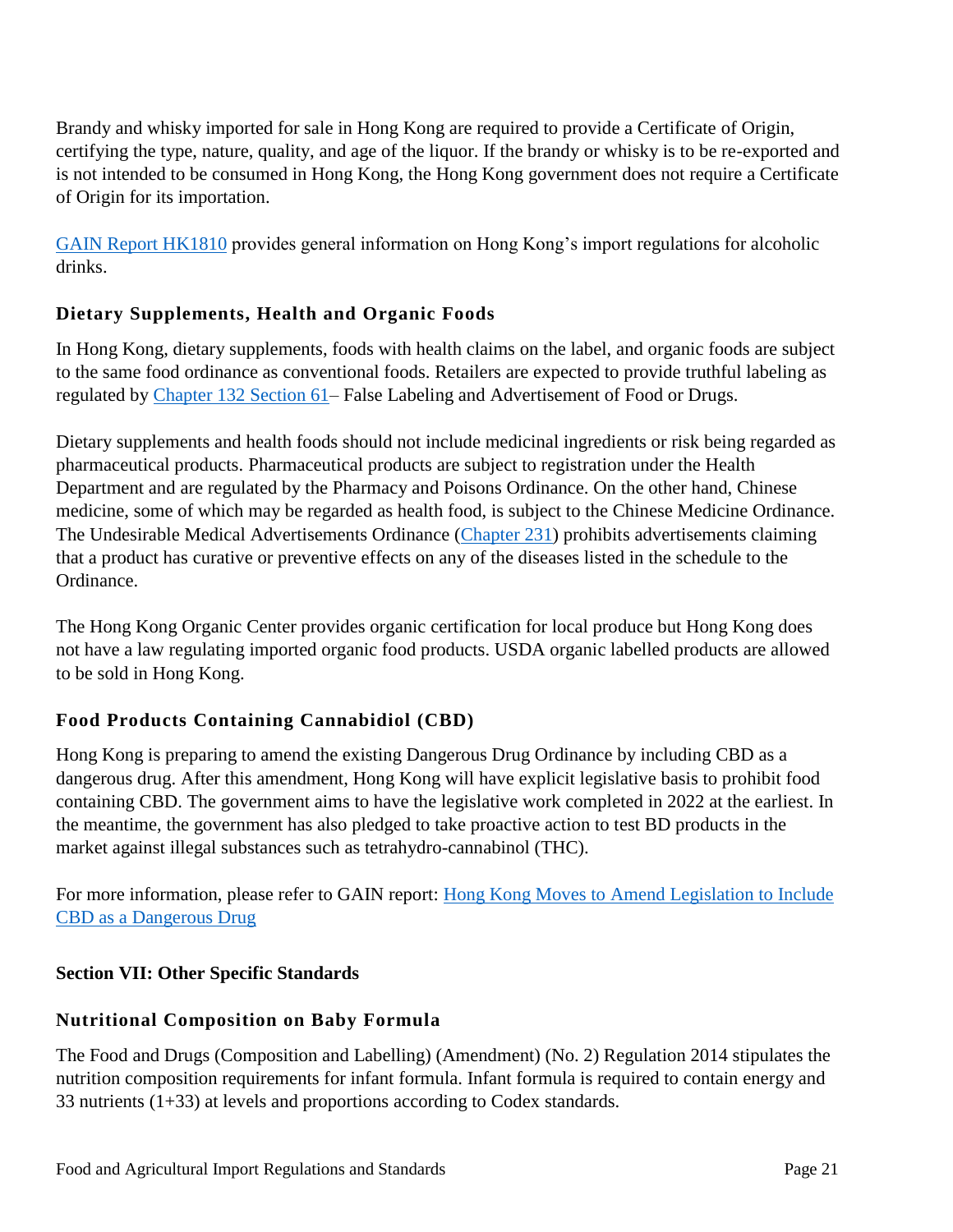Taurine and decosahexaenoic acid (DHA) are not mandatory nutrients, but if added to formula, must be within the maximum level and proportion, respectively, as stipulated in the amendment and in line with Codex standards.

Formula for special medical purposes for infants is exempt from the composition requirements because the standard composition requirements may not meet the specific needs of these children. Detailed composition requirements are contained in the [regulation.](http://www.gld.gov.hk/egazette/pdf/20141824/es22014182490.pdf)

# **Milk Products**

Schedule 1 of the Milk Regulation [\(Chapter 132 AQ\)](https://www.elegislation.gov.hk/hk/cap132AQ) specifies the heat treatment method for the pasteurization and sterilization of milk products.

Furthermore, the composition of milk and milk products including butter, cheese, ghee, and ice cream is specified in the Food and Drugs (Composition and Labelling) Regulations [\(Cap. 132W\)](https://www.elegislation.gov.hk/hk/cap132W) Schedule 1, Part II.

# **Halal Foods**

No standard requirements.

# **Plant-based Meat and/or Dairy Alternatives**

Plant-based meats and dairy alternatives are subject to conventional food regulations. Hong Kong does not have any specific regulation for these products or for lab-grown food ingredients as well.

### **Composition Standard of Other Food Products**

Hong Kong regulations set composition requirements for the following products, namely, margarine, coffee, lard, vinegar, malt vinegar, honey, and baking powder. Requirements are contained in the Food and Drugs (Composition and Labelling) Regulations [\(Cap. 132W\)](https://www.elegislation.gov.hk/hk/cap132W) Schedule 1, Part I.

### <span id="page-22-0"></span>**Section VIII: Trademarks, Brand Names, and Intellectual Property Rights**

The Intellectual Property Department has the responsibility to protect intellectual property in Hong Kong. It provides trademark, patent, and designs registration. The Trade Marks Ordinance stipulates the registration procedure of trademarks and the range of signs that can be registered as marks. Also, the ordinance allows parallel imports except when "the condition of the goods has been changed or impaired after they have been put on the market, and the use of the registered trade mark in relation to those goods is detrimental to the distinctive character or repute of the trade mark".

The government supports an [online trademarks search facility](http://ipsearch.ipd.gov.hk/index.html) that contains all registered trademarks and trademark applications in force on the Hong Kong Register of Trade Marks. The search facility is free.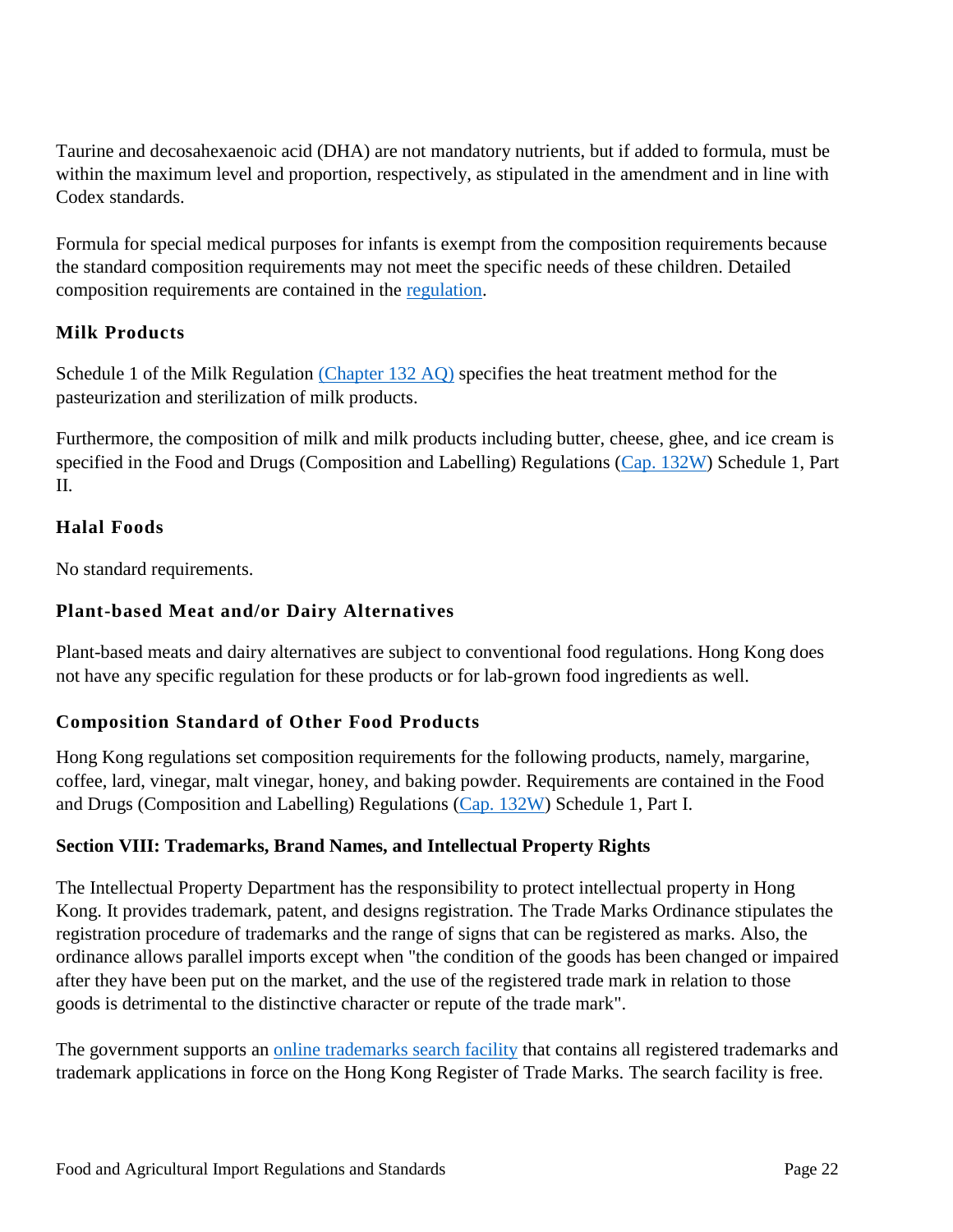### <span id="page-23-0"></span>**Section IX: Import Procedures**

Documents required to facilitate customs clearance are:

- Manifests provided by shippers;
- Import licenses or removal permits (if required, importers should apply licenses or permits in advance);
- Other supporting documents such as bill of lading, airway bill, invoice, packing list, etc.

In addition, the Center for Food Safety requires importers to provide an official health certificate for the importation of meat and egg products, frozen confection, and milk products. When a consignment arrives and before its release, the products will be inspected, and if necessary, sampled. Upon the satisfaction of the Department, a "release" letter will be issued to the importer.

# **Re-export Procedure for Hemp Products**

Based on the [Dangerous Drug Ordinance,](https://www.elegislation.gov.hk/hk/cap134?SEARCH_WITHIN_CAP_TXT=thchttps://www.elegislation.gov.hk/hk/cap134?SEARCH_WITHIN_CAP_TXT=thc) Hong Kong does not allow entry of hemp products, except for authorized persons.

For re-export and transshipment of hemp products (including hemp seeds) via Hong Kong, U.S. exporters need to provide an "Export Authorization" document which is required for the application of a "Removal License" from the Hong Kong Department of Health. The "Removal License" should be obtained prior to shipment arrival in Hong Kong. Only with a "Removal License", hemp product shipments will be allowed to continue their journey to destinations.

The "Export Authorization" is a letter or document stating that the United States government allows or does not have any objection to having the named "dangerous drug" be exported out of the United States. The document should include the following information.

Product name **Ouantity** Name of exporter and importer Bill of lading information

U.S. exporters can obtain the "Export Authorization" from the U.S. state agricultural department.

### <span id="page-23-1"></span>**Section X: Trade Facilitation**

Hong Kong is efficient in customs clearance limiting unnecessary hurdles for food imports. The Hong Kong Customs and Excise Department has implemented a number of trade facilitation measures. For example, a system is in place to allow electronic submission of cargo manifests prior to the arrival of shipments. Also, an e-channel is made available for sea freight forwarders to submit advance house bill of lading (inbound/transshipment ocean mode consignments) information.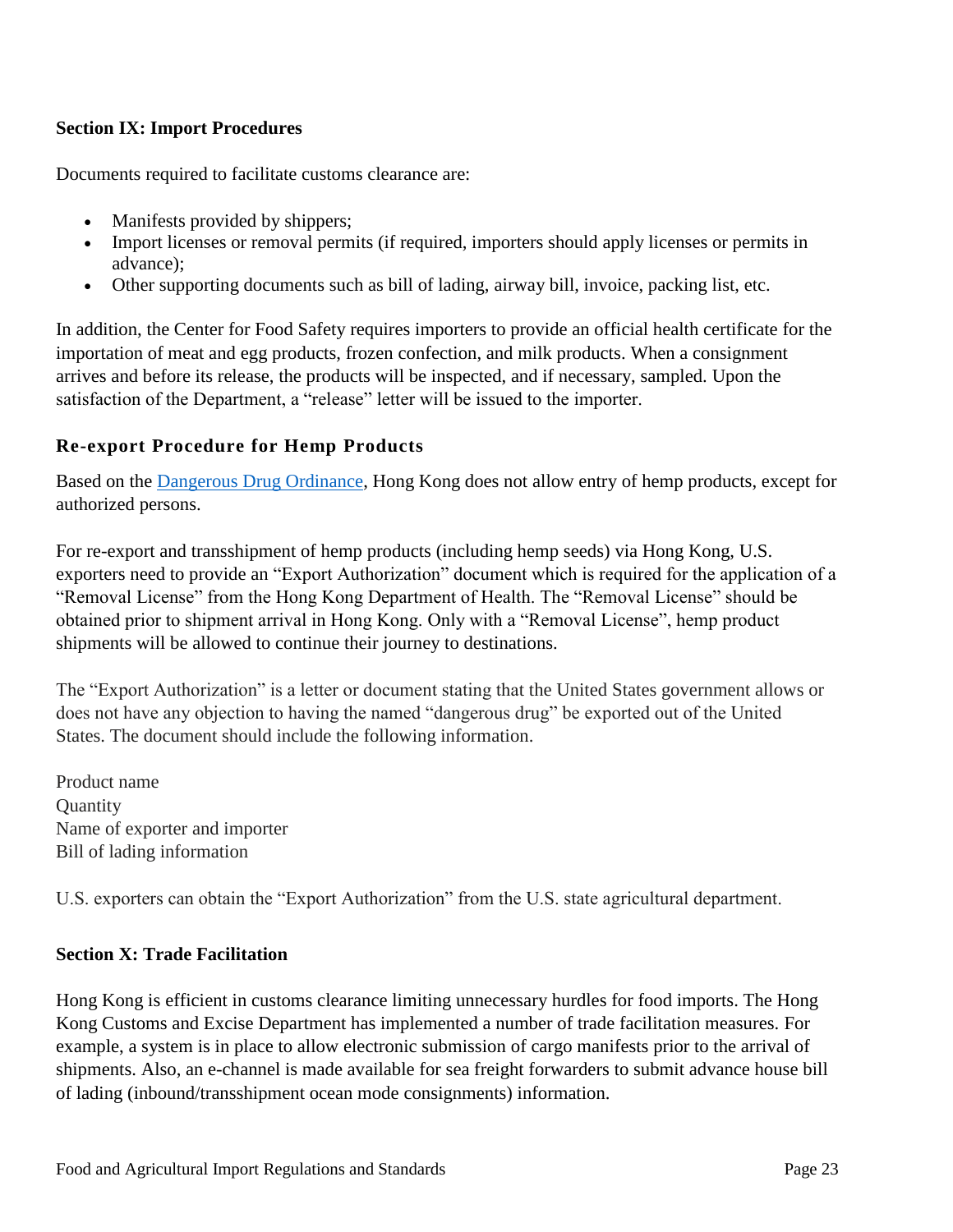Additionally, the Hong Kong Customs administers a voluntary Authorized Economic Operator Program (AEO) which is open to all stakeholders. Companies which have met pre-determined security standards will be accredited as AEOs. All accredited AEOs are eligible to enjoy trade facilitation measures such as reduced or prioritized Customs inspection.

For air cargoes, the Hong Kong International Airport can expedite clearance by providing integrated Electronic Data Interchange (EDI) linkage between the eight major air cargo operators and the Customs & Excise Department. The EDI facilitates trade by allowing pre-arrival customs clearance, covering all types of cargo; providing a "priority consignments" facility and enabling authorized service providers to provide cross boundary bonded truck services to Mainland China.

The Hong Kong government is in the process of launching Trade Single Window (TSW) by which members of the trade can lodge the relevant types of trade document round the clock and check the status of their applications and the validity of the licenses or permits at any time via an online platform. It is to be implemented by three phases. Hence, the HKG is willing to accept electronic certificates.

Currently, the Hong Kong Agriculture, Fisheries and Conservation Department has agreed to accept electronic certificates issued by the Animal and Health Plant Inspection Service on day-old chicks and commercial (pet) turtles from the United States. They are open to accept electronic certificates on other plants and animals on a case-by-base negotiation with APHIS.

FSIS' launch of electronic certificates for meat products via PHIS has not yet been extended to Hong Kong. The Hong Kong Center for Food Safety has been very forthcoming about electronic certification. It has already registered with PHIS waiting for FSIS to extend electronic certification for meat products to Hong Kong.

# <span id="page-24-0"></span>**Appendix I: Government Regulatory Key Agency Contacts**

Department to implement food safety control policy

The Center for Food Safety Food & Environmental Hygiene Department 43/F., Queensway Govt Offices 66 Queensway Hong Kong Tel: 852-2868-0000 Fax: 852-2834-8467 Website: [http://www.fehd.gov.hk](http://www.fehd.gov.hk/) E-mail: rc@fehd.gov.hk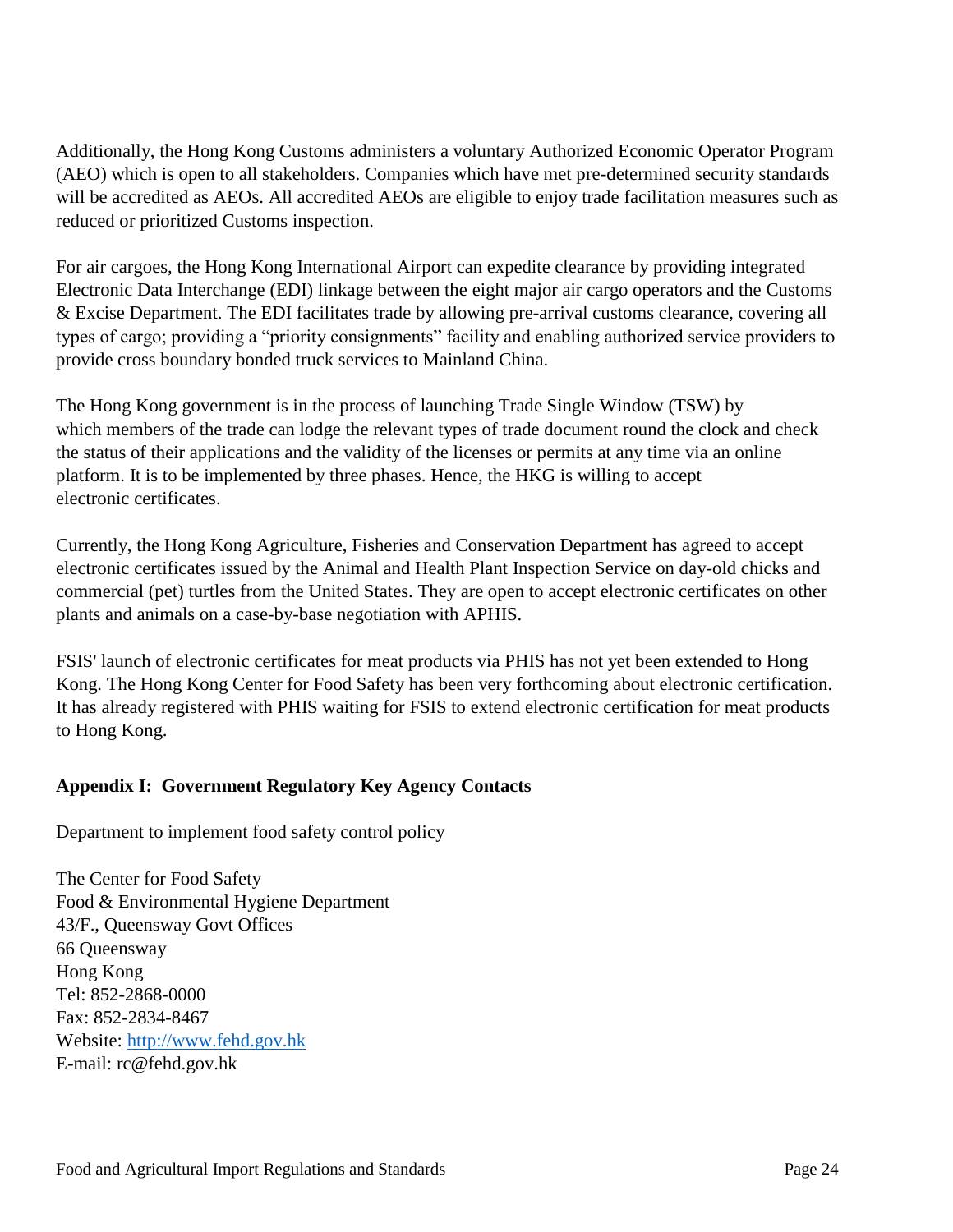Department to control the importation of plants and live animals

Agriculture, Fisheries & Conservation Department 5-8/F., Cheung Sha Wan Govt Offices 303, Cheung Sha Wan Rd Kowloon, Hong Kong Tel: 852-2708-8885 Fax: 852-2311-3731 Website:<https://www.afcd.gov.hk/english/index.html>**[Error! Hyperlink reference not valid.](https://www.afcd.gov.hk/english/index.html)** E-mail: mailbox@afcd.gov.hk

Department to register health foods containing medicinal ingredients

Department of Health Pharmaceuticals Registration Import & Export Control Section 18th Floor, Wu Chung House 213 Queen's Road East, Wanchai Hong Kong Tel: 852-2961-8754 Fax: 852-2834-5117 Website: [http://www.dh.gov.hk/english/main/main\\_ps/main\\_ps.html](http://www.dh.gov.hk/english/main/main_ps/main_ps.html)

Department to issue licenses for imported dutiable commodities

Hong Kong Customs & Excise Department Office of Dutiable Commodities Administration 6-9th floors, Harbor Building 38 Pier Road Central Hong Kong Tel: 852-2815-7711 Fax: 852-2581-0218 Website:<http://www.info.gov.hk/customs> Email: customsenquiry@cutsoms.gov.hk

Department for Trade Mark Registration

Intellectual Property Department Trade Marks Registry 24th and 25th Floors, Wu Chung House 213 Queen's Road East Wan Chai